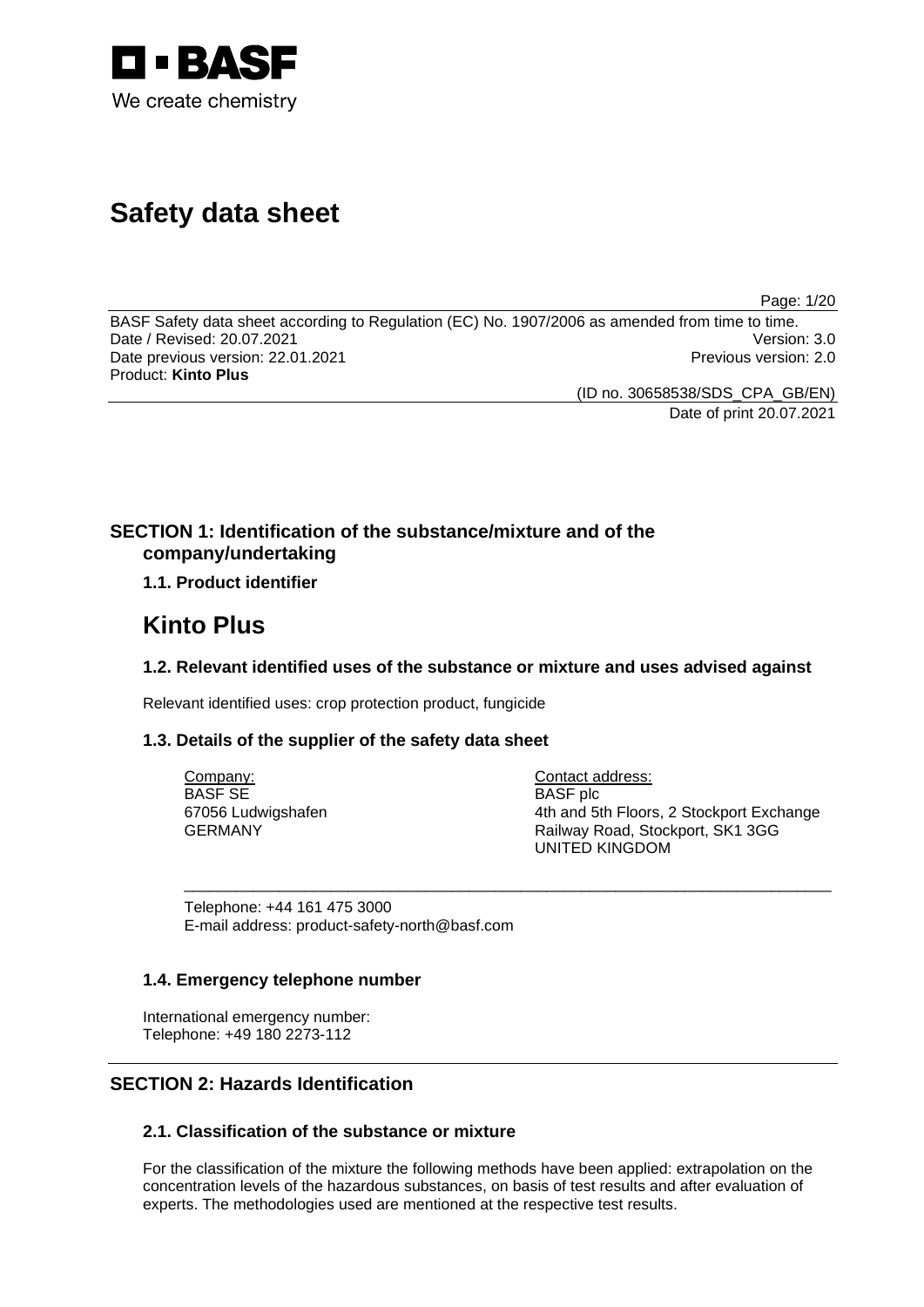Page: 2/20 BASF Safety data sheet according to Regulation (EC) No. 1907/2006 as amended from time to time. Date / Revised: 20.07.2021 Version: 3.0 Date previous version: 22.01.2021 **Previous version: 2.0** Previous version: 2.0 Product: **Kinto Plus** 

> (ID no. 30658538/SDS\_CPA\_GB/EN) Date of print 20.07.2021

According to Regulation (EC) No 1272/2008 [CLP]

Skin Corr./Irrit. 2 Skin Sens. 1 Repr. Additional category for effects on or via lactation. Aquatic Chronic 1

For the classifications not written out in full in this section the full text can be found in section 16.

### **2.2. Label elements**

Globally Harmonized System (GHS) in accordance with UK regulations.

Pictogram:



Signal Word: Warning

| <b>Hazard Statement:</b>               |                                                                                              |
|----------------------------------------|----------------------------------------------------------------------------------------------|
| H <sub>3</sub> 15                      | Causes skin irritation.                                                                      |
| H317                                   | May cause an allergic skin reaction.                                                         |
| H362                                   | May cause harm to breast-fed children.                                                       |
| H410                                   | Very toxic to aquatic life with long lasting effects.                                        |
| <b>EUH401</b>                          | To avoid risks to human health and the environment, comply with the<br>instructions for use. |
| <b>Precautionary Statement:</b>        |                                                                                              |
| P <sub>101</sub>                       | If medical advice is needed, have product container or label at hand.                        |
| P <sub>102</sub>                       | Keep out of reach of children.                                                               |
| Precautionary Statements (Prevention): |                                                                                              |
| P <sub>201</sub>                       | Obtain special instructions before use.                                                      |
| P <sub>260</sub>                       | Do not breathe dust/fume/gas/mist/vapours/spray.                                             |
| P <sub>263</sub>                       | Avoid contact during pregnancy and while nursing.                                            |
| P <sub>264</sub>                       | Wash contaminated body parts thoroughly after handling.                                      |
| P <sub>270</sub>                       | Do not eat, drink or smoke when using this product.                                          |
| P <sub>272</sub>                       | Contaminated work clothing should not be allowed out of the workplace.                       |
| P <sub>280</sub>                       | Wear protective gloves and clothing.                                                         |

Precautionary Statements (Response):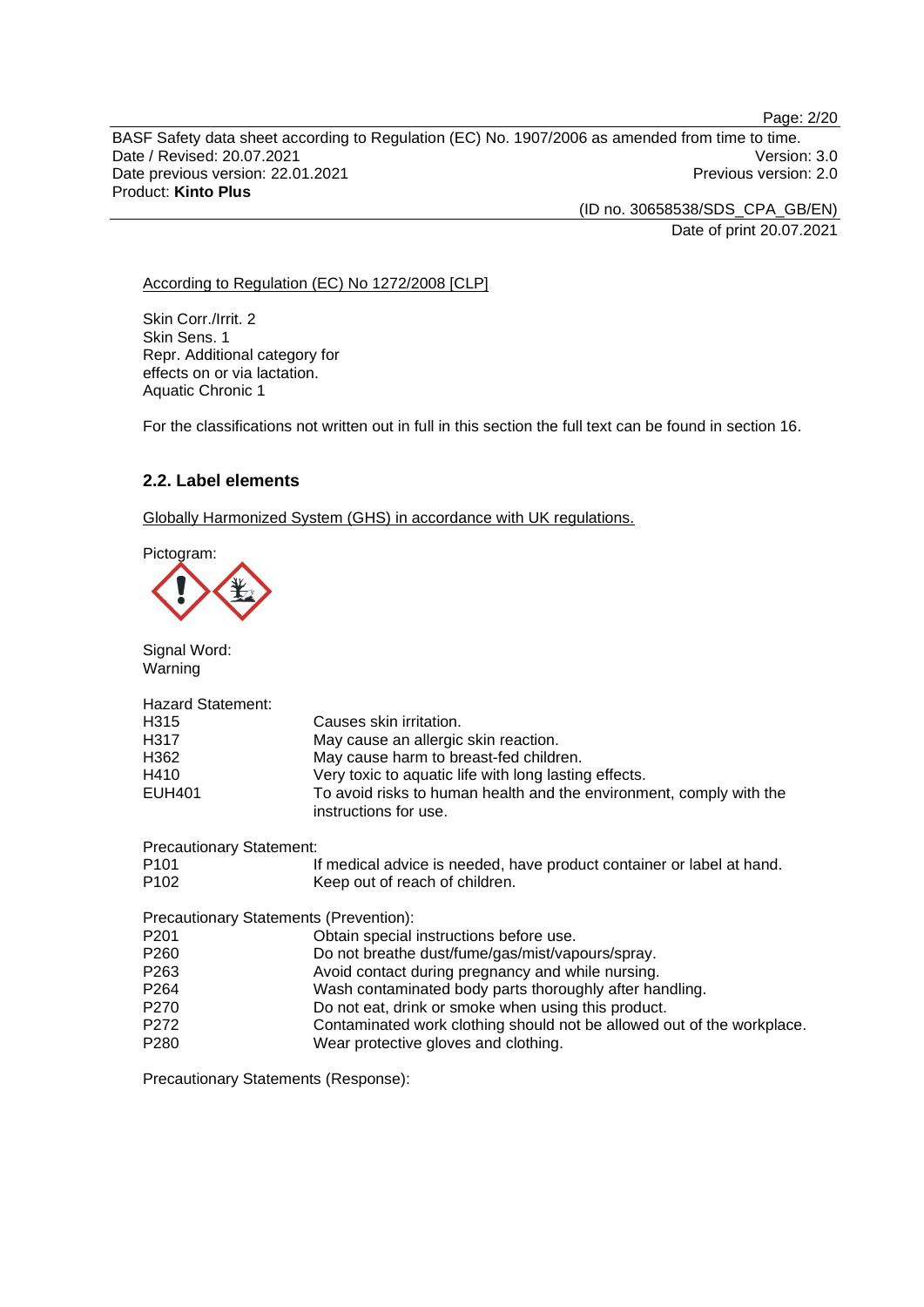Page: 3/20

BASF Safety data sheet according to Regulation (EC) No. 1907/2006 as amended from time to time. Date / Revised: 20.07.2021 Version: 3.0 Date previous version: 22.01.2021 **Previous version: 2.0** Previous version: 2.0 Product: **Kinto Plus** 

(ID no. 30658538/SDS\_CPA\_GB/EN)

Date of print 20.07.2021

| $P303 + P352$                        | IF ON SKIN (or hair): Wash with plenty of soap and water.   |
|--------------------------------------|-------------------------------------------------------------|
| $P308 + P311$                        | IF exposed or concerned: Call a POISON CENTER or physician. |
| $P308 + P313$                        | IF exposed or concerned: Get medical attention.             |
| $P333 + P313$                        | If skin irritation or rash occurs: Get medical attention.   |
| $P362 + P364$                        | Take off contaminated clothing and wash it before reuse.    |
| P363                                 | Wash contaminated clothing before reuse.                    |
| P391                                 | Collect spillage.                                           |
| Precautionary Statements (Disposal): |                                                             |
|                                      |                                                             |
| P <sub>501</sub>                     | Dispose of contents/container to container supplier.        |

Labeling of special preparations (GHS): EUH208: May produce an allergic reaction. Contains: 2-methylisothiazol-3(2H)-one, 1,2 benzisothiazol-3(2H)-one

According to Regulation (EC) No 1272/2008 [CLP]

Hazard determining component(s) for labelling: triticonazole (ISO); (RS)-(E)-5-(4-chlorobenzylidene)- 2,2-dimethyl-1-(1H-1,2,4-triazol-1-methyl)cyclopentanol, 1H-Pyrazole-4-carboxamide, 3- (difluoromethyl)-1-methyl-N-(3',4',5'-trifluoro[1,1'-biphenyl]-2-yl)-; Fluxapyroxad, 1H-Pyrrole-3 carbonitrile, 4-(2,2-difluoro-1,3-benzodioxol-4-yl)-, 2-methylisothiazol-3(2H)-one

### **2.3. Other hazards**

According to Regulation (EC) No 1272/2008 [CLP]

See section 12 - Results of PBT and vPvB assessment.

If applicable information is provided in this section on other hazards which do not result in classification but which may contribute to the overall hazards of the substance or mixture.

# **SECTION 3: Composition/Information on Ingredients**

### **3.1. Substances**

Not applicable

### **3.2. Mixtures**

#### Chemical nature

crop protection product, fungicide, Flowable concentrate for seed treatment ( FS )

Hazardous ingredients (GHS) according to Regulation (EC) No. 1272/2008

triticonazole (ISO); (RS)-(E)-5-(4-chlorobenzylidene)-2,2-dimethyl-1-(1H-1,2,4-triazol-1 methyl)cyclopentanol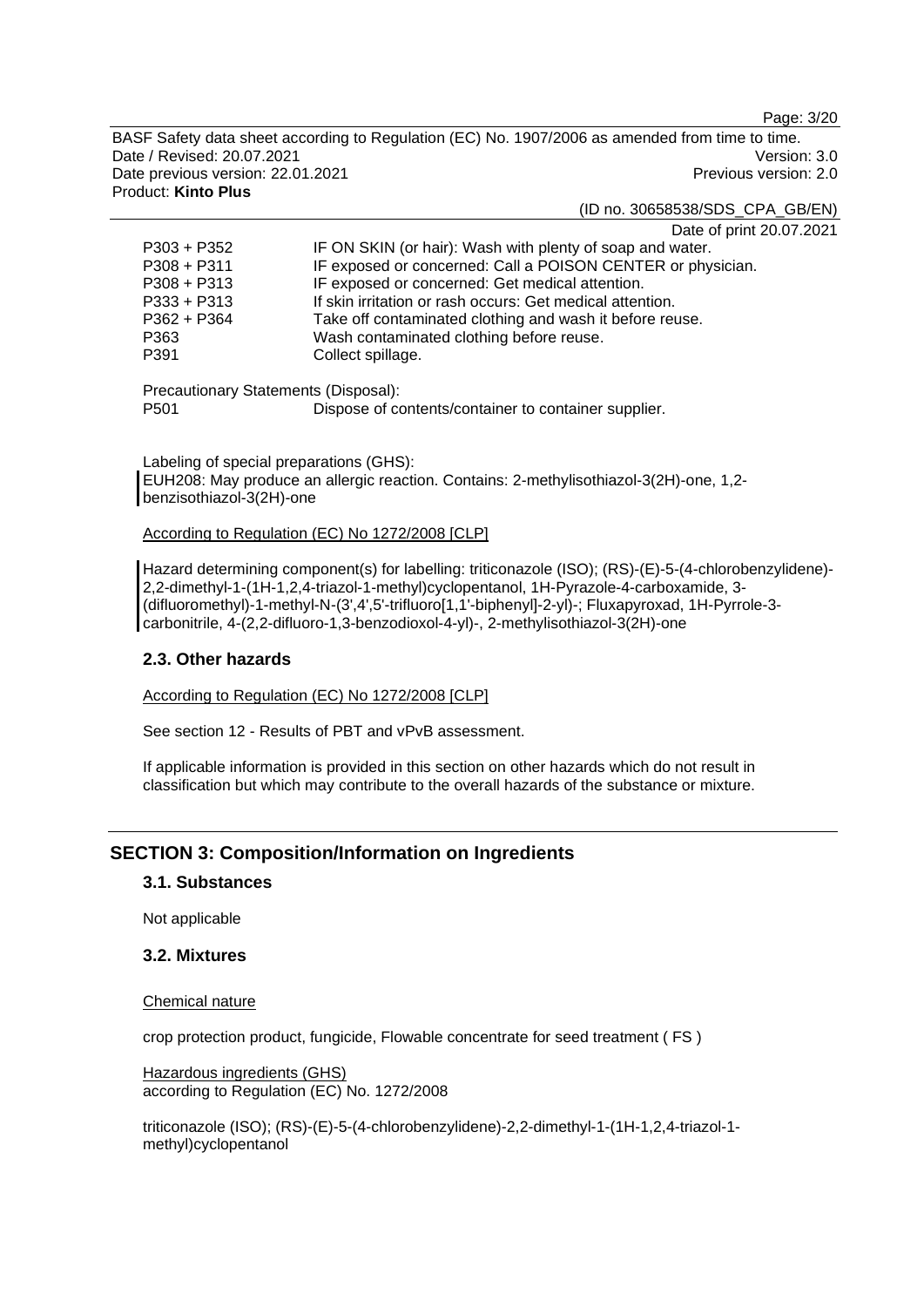Page: 4/20

BASF Safety data sheet according to Regulation (EC) No. 1907/2006 as amended from time to time. Date / Revised: 20.07.2021 Version: 3.0 Date previous version: 22.01.2021 **Previous version: 2.0** Previous version: 2.0 Product: **Kinto Plus** 

(ID no. 30658538/SDS\_CPA\_GB/EN) Date of print 20.07.2021 Content (W/W): 3.02 % CAS Number: 131983-72-7 Aquatic Chronic 2 H411 Differing classification according to current knowledge and the criteria given in Annex I of Regulation (EC) No. 1272/2008 Aquatic Chronic 1 H410 1H-Pyrazole-4-carboxamide, 3-(difluoromethyl)-1-methyl-N-(3',4',5'-trifluoro[1,1'-biphenyl]-2-yl)-; Fluxapyroxad Content (W/W): 3.02 % CAS Number: 907204-31-3 Repr. Add. cat. lact. Aquatic Acute 1 Aquatic Chronic 1 H362, H400, H410 1H-Pyrrole-3-carbonitrile, 4-(2,2-difluoro-1,3-benzodioxol-4-yl)- Content (W/W): 2.93 % CAS Number: 131341-86-1 Aquatic Acute 1 Aquatic Chronic 1 M-factor acute: 1 M-factor chronic: 10 H400, H410 Differing classification according to current knowledge and the criteria given in Annex I of Regulation (EC) No. 1272/2008 Aquatic Acute 1 Aquatic Chronic 1 M-factor acute: 100 M-factor chronic: 100 Poly(oxy-1,2-ethanediyl), .alpha.-sulfo-.omega.-[2,4,6-tris(1-phenylethyl)phenoxy]-, ammonium salt Content (W/W):  $< 5 \%$ CAS Number: 119432-41-6 Aquatic Chronic 3 H412 bronopol (INN) Content (W/W): < 0.05 % CAS Number: 52-51-7 EC-Number: 200-143-0 REACH registration number: 01- 2119980938-15 INDEX-Number: 603-085-00-8 Acute Tox. 3 (Inhalation - dust) Acute Tox. 3 (oral) Acute Tox. 4 (dermal) Skin Corr./Irrit. 2 Eye Dam./Irrit. 1 STOT SE 3 (irr. to respiratory syst.) Aquatic Acute 1 Aquatic Chronic 2 M-factor acute: 10 M-factor chronic: 1 H318, H315, H312, H335, H301 + H331, H411, H400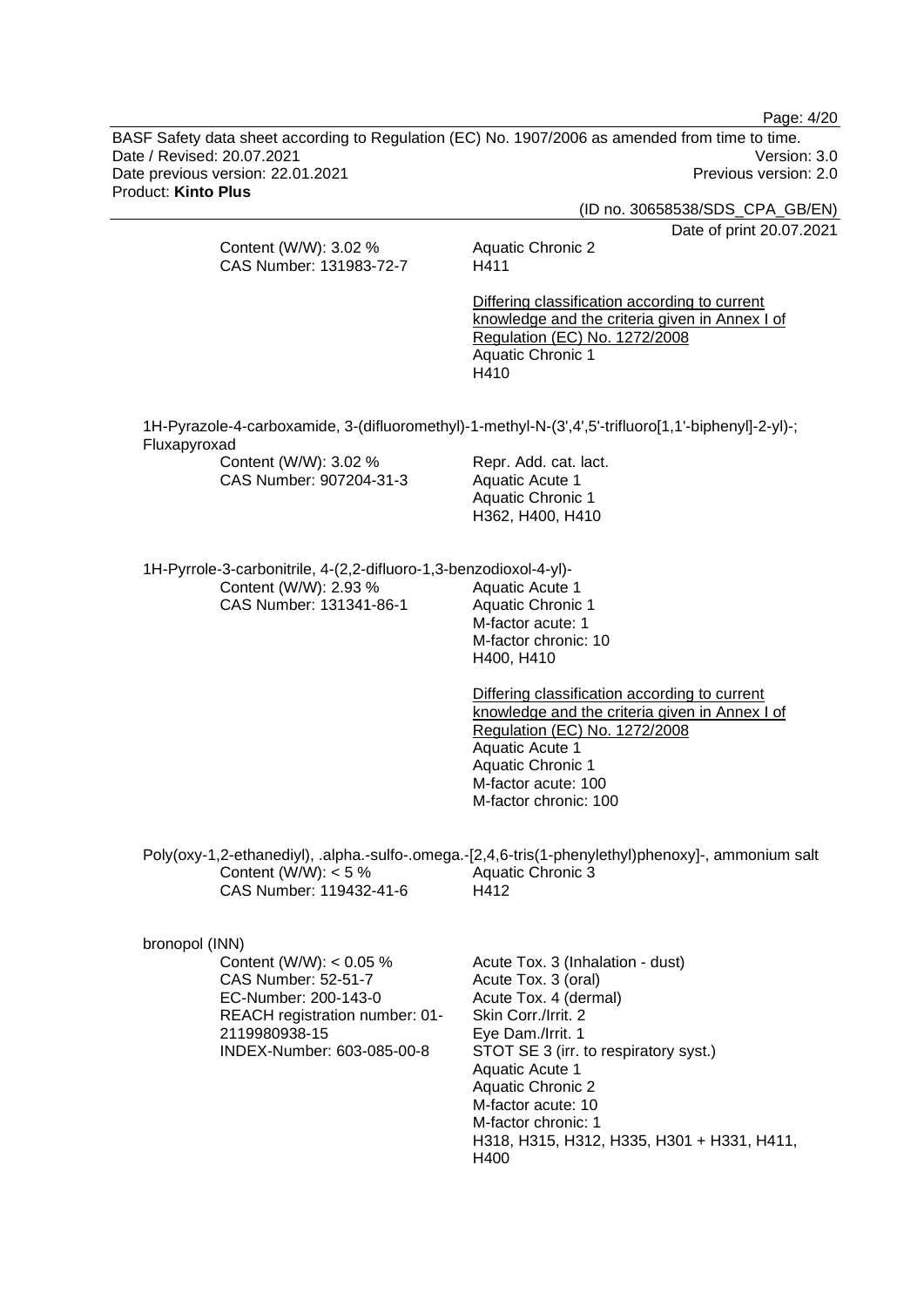Page: 5/20

BASF Safety data sheet according to Regulation (EC) No. 1907/2006 as amended from time to time. Date / Revised: 20.07.2021 Version: 3.0 Date previous version: 22.01.2021 **Previous version: 2.0** Previous version: 2.0 Product: **Kinto Plus** 

(ID no. 30658538/SDS\_CPA\_GB/EN)

Date of print 20.07.2021

1,2-benzisothiazol-3(2H)-one

Content (W/W): < 0.01 % CAS Number: 2634-33-5 EC-Number: 220-120-9 REACH registration number: 01- 2120761540-60 INDEX-Number: 613-088-00-6

Eye Dam./Irrit. 1 Skin Sens. 1 Aquatic Acute 1 Aquatic Chronic 1 M-factor acute: 1 M-factor chronic: 1 H318, H315, H302, H317, H400, H410

Specific concentration limit: Skin Sens. 1: >= 0.05 %

Acute Tox. 4 (oral) Skin Corr./Irrit. 2

2-methylisothiazol-3(2H)-one Content (W/W): < 0.01 % CAS Number: 2682-20-4 EC-Number: 220-239-6 REACH registration number: 01-

2120764690-50

INDEX-Number: 613-326-00-9

Acute Tox. 2 (Inhalation - dust) Acute Tox. 3 (oral) Acute Tox. 3 (dermal) Skin Corr./Irrit. 1B Eye Dam./Irrit. 1 Skin Sens. 1A Aquatic Acute 1 Aquatic Chronic 1 M-factor acute: 10 M-factor chronic: 1 H330, H317, H314, H301 + H311, H400, H410 EUH071

Specific concentration limit: Skin Sens. 1A: >= 0.0015 %

Propane-1,2-diol Content (W/W): < 10 % CAS Number: 57-55-6 EC-Number: 200-338-0 REACH registration number: 01- 2119456809-23

polyethylene glycol Content (W/W):  $< 5 \%$ CAS Number: 25322-68-3 REACH registration number: 01- 2119958801-32

Glycerol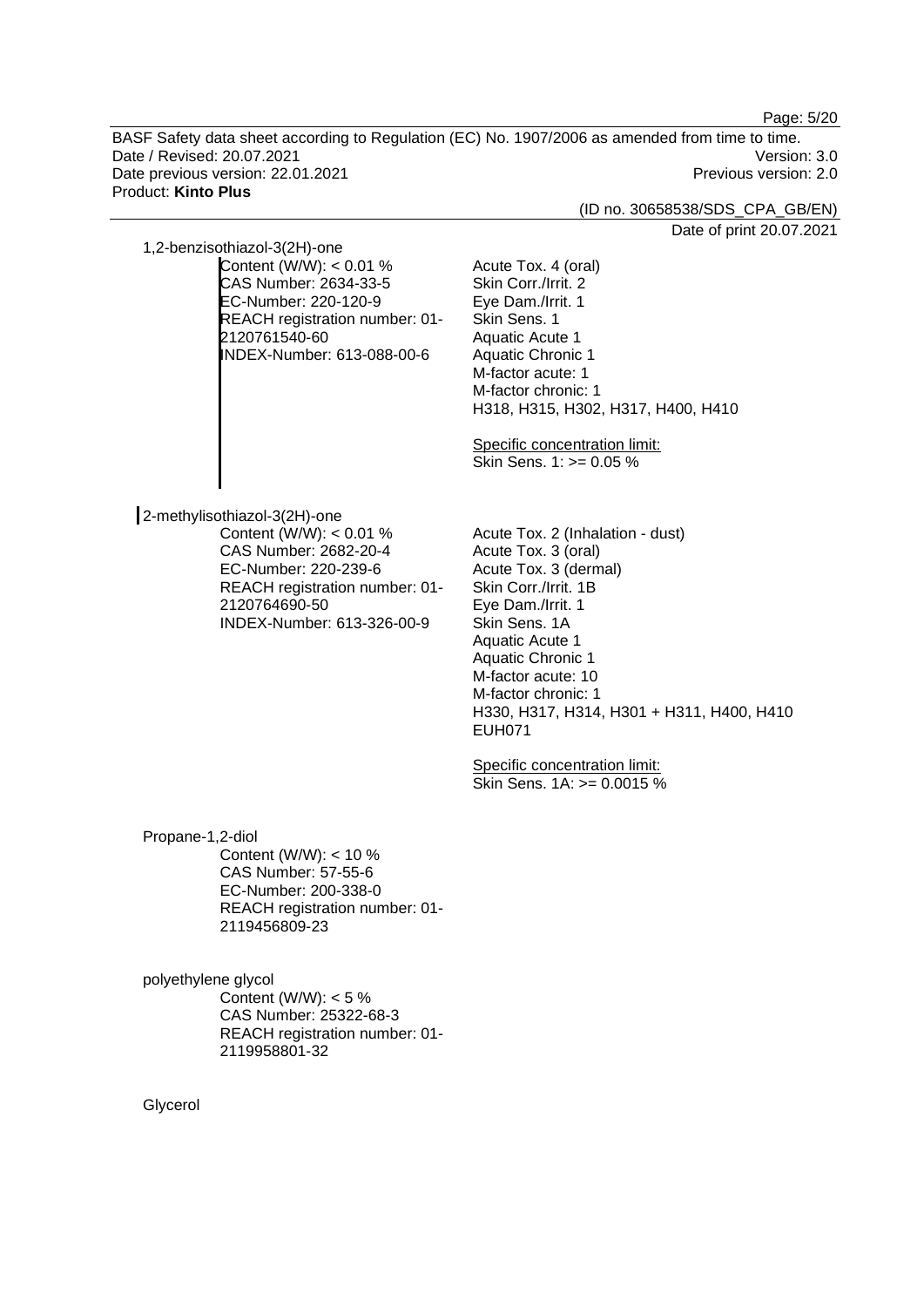Page: 6/20

BASF Safety data sheet according to Regulation (EC) No. 1907/2006 as amended from time to time. Date / Revised: 20.07.2021 Version: 3.0 Date previous version: 22.01.2021 **Previous version: 2.0** Previous version: 2.0 Product: **Kinto Plus** 

(ID no. 30658538/SDS\_CPA\_GB/EN)

Date of print 20.07.2021

Content (W/W):  $< 5 \%$ CAS Number: 56-81-5 EC-Number: 200-289-5 REACH registration number: 01- 2119471987-18

For the classifications not written out in full in this section, including the hazard classes and the hazard statements, the full text is listed in section 16.

### **SECTION 4: First-Aid Measures**

### **4.1. Description of first aid measures**

Remove contaminated clothing.

Show container, label and/or safety data sheet to physician.

If inhaled: Keep patient calm, remove to fresh air, seek medical attention.

On skin contact: Wash thoroughly with soap and water

On contact with eyes:

Wash affected eyes for at least 15 minutes under running water with eyelids held open, consult an eye specialist.

On ingestion:

Immediately rinse mouth and then drink 200-300 ml of water, seek medical attention.

#### **4.2. Most important symptoms and effects, both acute and delayed**

Symptoms: Information, i.e. additional information on symptoms and effects may be included in the GHS labeling phrases available in Section 2 and in the Toxicological assessments available in Section 11., (Further) symptoms and / or effects are not known so far

### **4.3. Indication of any immediate medical attention and special treatment needed**

Treatment: Treat according to symptoms (decontamination, vital functions), no known specific antidote.

# **SECTION 5: Fire-Fighting Measures**

### **5.1. Extinguishing media**

Suitable extinguishing media: water spray, dry powder, foam, carbon dioxide

### **5.2. Special hazards arising from the substance or mixture**

Endangering substances: carbon monoxide, Carbon dioxide, Sulphur dioxide, hydrogen chloride, hydrogen fluoride, hydrogen bromide, nitrogen oxides, halogenated compounds, sulfur oxides, silica compounds

Advice: The substances/groups of substances mentioned can be released in case of fire.

### **5.3. Advice for fire-fighters**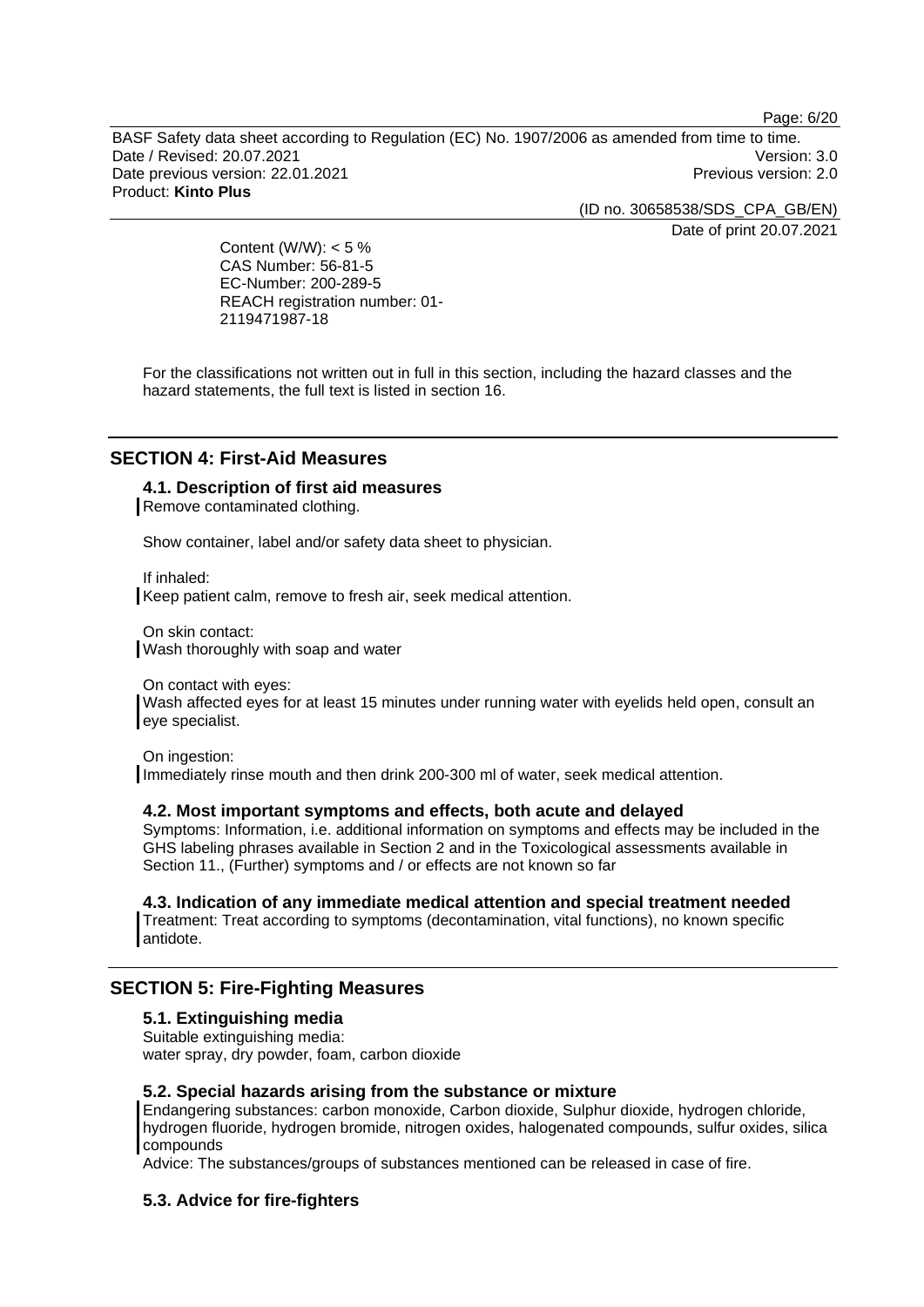Page: 7/20

BASF Safety data sheet according to Regulation (EC) No. 1907/2006 as amended from time to time. Date / Revised: 20.07.2021 Version: 3.0 Date previous version: 22.01.2021 **Date previous version: 2.0** Product: **Kinto Plus** 

(ID no. 30658538/SDS\_CPA\_GB/EN)

Date of print 20.07.2021

Special protective equipment:

Wear self-contained breathing apparatus and chemical-protective clothing.

#### Further information:

Keep containers cool by spraying with water if exposed to fire. In case of fire and/or explosion do not breathe fumes. Collect contaminated extinguishing water separately, do not allow to reach sewage or effluent systems. Dispose of fire debris and contaminated extinguishing water in accordance with official regulations.

# **SECTION 6: Accidental Release Measures**

### **6.1. Personal precautions, protective equipment and emergency procedures**

Do not breathe vapour/spray. Use personal protective clothing. Avoid contact with the skin, eyes and clothing.

### **6.2. Environmental precautions**

Do not discharge into the subsoil/soil. Do not discharge into drains/surface waters/groundwater.

Do not allow contamination of public drains or surface or ground waters. Inform local water plc if spillage enters drains and the Environment Agency (England & Wales), the Scottish Environmental Protection Agency (Scotland), or the Environment and Heritage Service (Northern Ireland) if it enters surface or ground waters. Keep people and animals away.

### **6.3. Methods and material for containment and cleaning up**

For small amounts: Pick up with suitable absorbent material (e.g. sand, sawdust, general-purpose binder, kieselguhr).

For large amounts: Dike spillage. Pump off product.

Dispose of absorbed material in accordance with regulations. Collect waste in suitable containers, which can be labeled and sealed. Clean contaminated floors and objects thoroughly with water and detergents, observing environmental regulations.

Wear suitable protective equipment.

#### **6.4. Reference to other sections**

Information regarding exposure controls/personal protection and disposal considerations can be found in section 8 and 13.

# **SECTION 7: Handling and Storage**

#### **7.1. Precautions for safe handling**

No special measures necessary if stored and handled correctly. Ensure thorough ventilation of stores and work areas. When using do not eat, drink or smoke. Hands and/or face should be washed before breaks and at the end of the shift.

#### Protection against fire and explosion:

No special precautions necessary. The substance/product is non-combustible. Product is not explosive.

### **7.2. Conditions for safe storage, including any incompatibilities**

Segregate from foods and animal feeds. Further information on storage conditions: Keep away from heat. Protect from direct sunlight.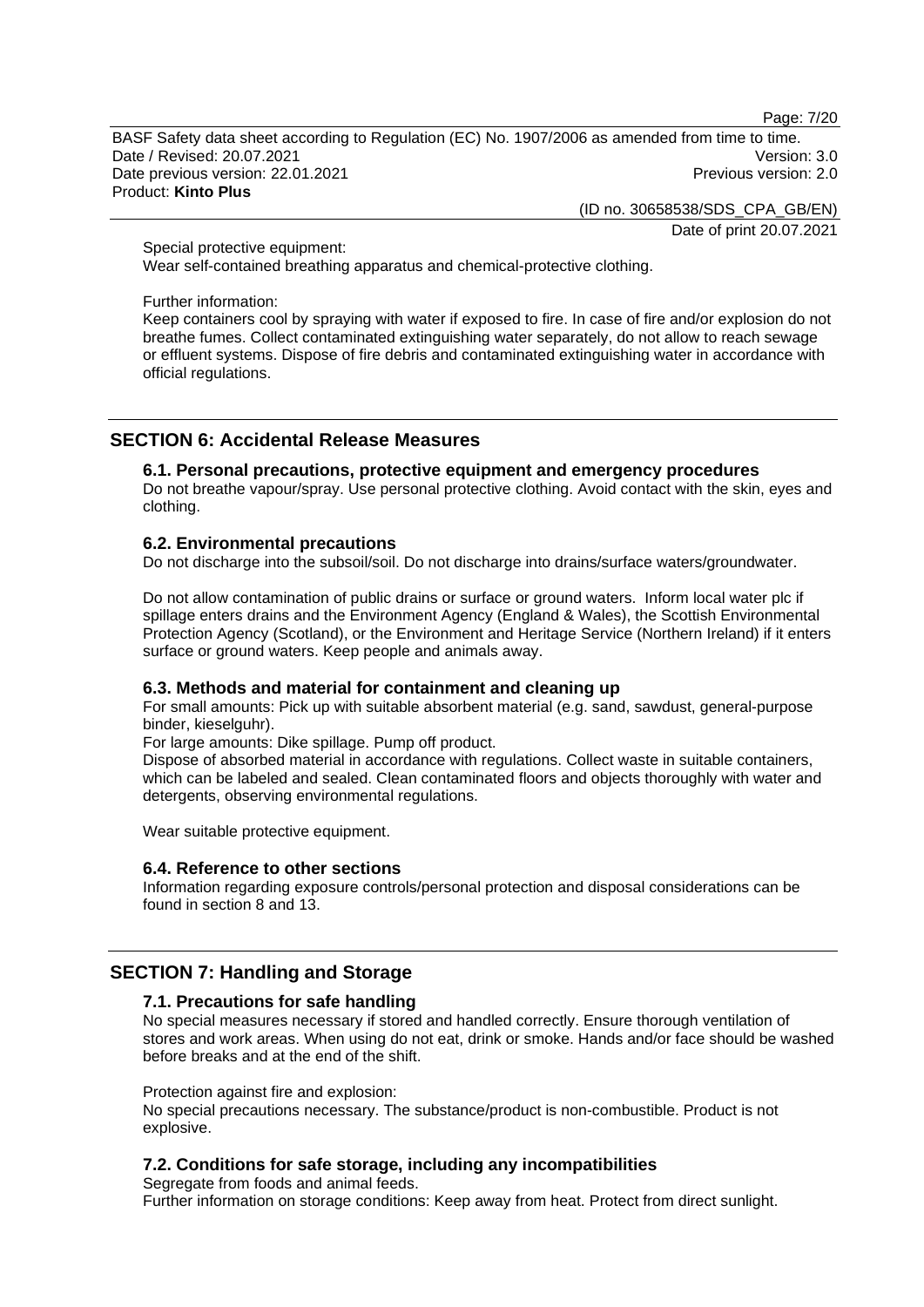Page: 8/20

BASF Safety data sheet according to Regulation (EC) No. 1907/2006 as amended from time to time. Date / Revised: 20.07.2021 Version: 3.0 Date previous version: 22.01.2021 **Previous version: 2.0** Previous version: 2.0 Product: **Kinto Plus** 

> (ID no. 30658538/SDS\_CPA\_GB/EN) Date of print 20.07.2021

Protect from temperatures below: 0 °C Changes in the properties of the product may occur if substance/product is stored below indicated temperature for extended periods of time. Protect from temperatures above: 40 °C

Changes in the properties of the product may occur if substance/product is stored above indicated temperature for extended periods of time.

### **7.3. Specific end use(s)**

For the relevant identified use(s) listed in Section 1 the advice mentioned in this section 7 is to be observed.

# **SECTION 8: Exposure Controls/Personal Protection**

### **8.1. Control parameters**

Components with occupational exposure limits

56-81-5: Glycerol

TWA value 10 mg/m3 (WEL/EH 40 (UK)), Mist 57-55-6: Propane-1,2-diol TWA value 474 mg/m3 ; 150 ppm (WEL/EH 40 (UK)), Total vapour and particulates TWA value 10 mg/m3 (WEL/EH 40 (UK)), Particulate

Refer to the current edition of HSE Guidance Note EH40 Occupational Exposure Limits (United Kingdom). For normal use and handling refer to the product label/leaflet.

#### **8.2. Exposure controls**

Personal protective equipment

Respiratory protection:

Combination filter for gases/vapours of organic, inorganic, acid inorganic and alkaline compounds (e.g. EN 14387 Type ABEK). Suitable respiratory protection for higher concentrations or long-term effect:

Hand protection:

Suitable chemical resistant safety gloves (EN ISO 374-1) also with prolonged, direct contact (Recommended: Protective index 6, corresponding > 480 minutes of permeation time according to EN ISO 374-1): E.g. nitrile rubber (0.4 mm), chloroprene rubber (0.5 mm), butyl rubber (0.7 mm) etc.

Eye protection: Safety glasses with side-shields (frame goggles) (e.g. EN 166)

Body protection:

Body protection must be chosen depending on activity and possible exposure, e.g. apron, protecting boots, chemical-protection suit (according to EN 14605 in case of splashes or EN ISO 13982 in case of dust).

General safety and hygiene measures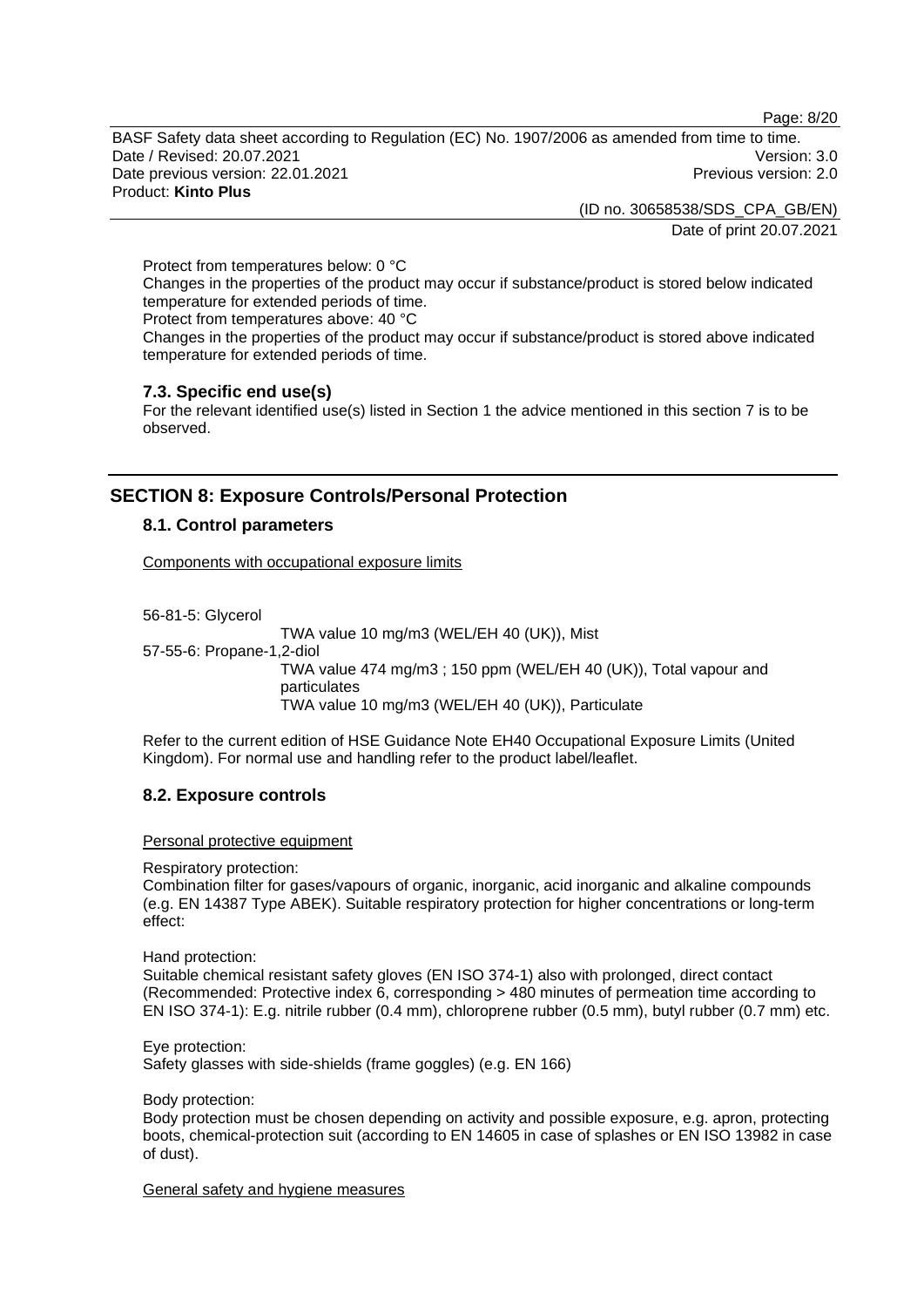Page: 9/20

BASF Safety data sheet according to Regulation (EC) No. 1907/2006 as amended from time to time. Date / Revised: 20.07.2021 Version: 3.0 Date previous version: 22.01.2021 **Previous version: 2.0** Previous version: 2.0 Product: **Kinto Plus** 

(ID no. 30658538/SDS\_CPA\_GB/EN)

Date of print 20.07.2021

The statements on personal protective equipment in the instructions for use apply when handling crop-protection agents in final-consumer packing. Wearing of closed work clothing is recommended. Store work clothing separately. Keep away from food, drink and animal feeding stuffs.

# **SECTION 9: Physical and Chemical Properties**

**9.1. Information on basic physical and chemical properties** 

| Form:<br>Colour:<br>Odour:<br>Odour threshold:      | liquid<br>red<br>faint odour, sweetish                                      |                              |
|-----------------------------------------------------|-----------------------------------------------------------------------------|------------------------------|
|                                                     | Not determined due to potential                                             |                              |
| pH value:                                           | health hazard by inhalation.<br>approx. $5 - 7$<br>(23 °C)                  |                              |
| Freezing point:                                     | $-5 °C$                                                                     |                              |
| Boiling point:                                      | approx. 100 °C<br>Information applies to the solvent.                       |                              |
| Flash point:                                        |                                                                             |                              |
| Evaporation rate:                                   | Non-flammable.                                                              |                              |
|                                                     | not applicable                                                              |                              |
| Flammability:<br>Lower explosion limit:             | not applicable                                                              |                              |
|                                                     | As a result of our experience with this                                     |                              |
|                                                     | product and our knowledge of its<br>composition we do not expect any        |                              |
|                                                     | hazard as long as the product is used                                       |                              |
|                                                     | appropriately and in accordance with                                        |                              |
|                                                     | the intended use.                                                           |                              |
| Upper explosion limit:                              |                                                                             |                              |
|                                                     | As a result of our experience with this<br>product and our knowledge of its |                              |
|                                                     | composition we do not expect any                                            |                              |
|                                                     | hazard as long as the product is used                                       |                              |
|                                                     | appropriately and in accordance with                                        |                              |
|                                                     | the intended use.                                                           |                              |
| Ignition temperature:                               | 455 °C                                                                      | (Directive 84/449/EEC, A.15) |
| Vapour pressure:                                    | approx. 23.4 hPa<br>(20 °C)                                                 |                              |
|                                                     | Information applies to the solvent.                                         |                              |
| Density:                                            | approx. 1.10 g/cm3<br>(20 °C)                                               |                              |
|                                                     | approx. 1.106 g/cm3<br>(15 °C)                                              |                              |
|                                                     | approx. 1.095 g/cm3<br>(50 °C)                                              |                              |
| Relative vapour density (air):                      |                                                                             |                              |
|                                                     | not applicable                                                              |                              |
| Solubility in water:                                | dispersible                                                                 |                              |
| Partitioning coefficient n-octanol/water (log Kow): | not applicable                                                              |                              |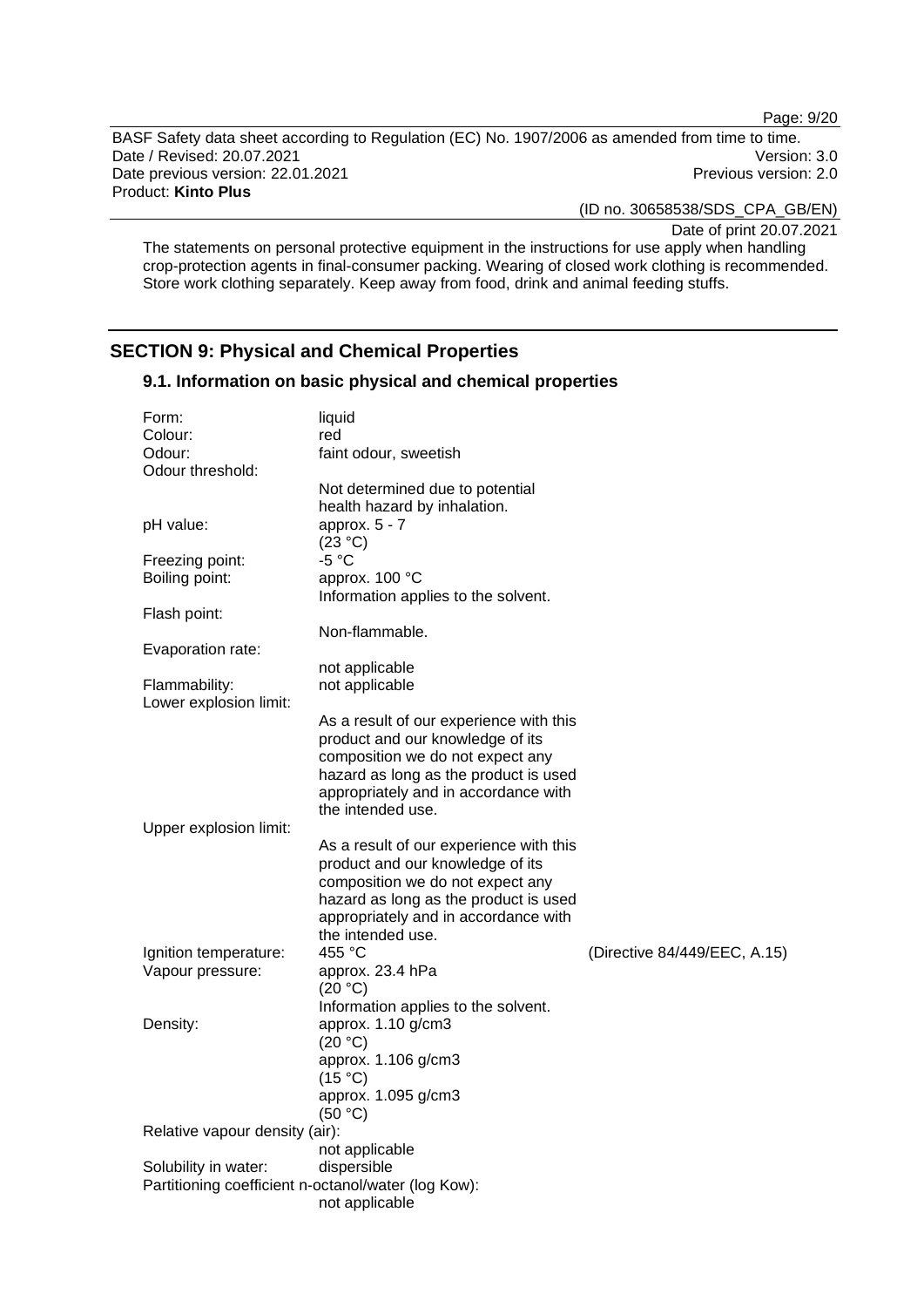Page: 10/20

BASF Safety data sheet according to Regulation (EC) No. 1907/2006 as amended from time to time. Date / Revised: 20.07.2021 Version: 3.0 Date previous version: 22.01.2021 **Previous version: 2.0** Previous version: 2.0 Product: **Kinto Plus** 

(ID no. 30658538/SDS\_CPA\_GB/EN)

Date of print 20.07.2021

|                                                 | Thermal decomposition: 165 °C, 640 kJ/kg, (DSC (OECD 113))             |
|-------------------------------------------------|------------------------------------------------------------------------|
|                                                 | (onset temperature)                                                    |
|                                                 | Not a substance liable to self-decomposition according to UN transport |
|                                                 | regulations, class 4.1.                                                |
| Viscosity, dynamic:                             | approx. 228 mPa.s                                                      |
|                                                 | (20 °C, 100 1/s)                                                       |
|                                                 | approx. 162 mPa.s                                                      |
|                                                 | (40 °C, 100 1/s)                                                       |
| Explosion hazard:                               | not explosive                                                          |
| Fire promoting properties: not fire-propagating |                                                                        |

### **9.2. Other information**

SADT:  $> 75 °C$ 

### **SECTION 10: Stability and Reactivity**

#### **10.1. Reactivity**

No hazardous reactions if stored and handled as prescribed/indicated.

#### **10.2. Chemical stability**

The product is stable if stored and handled as prescribed/indicated.

#### **10.3. Possibility of hazardous reactions**

No hazardous reactions if stored and handled as prescribed/indicated.

#### **10.4. Conditions to avoid**

See SDS section 7 - Handling and storage.

### **10.5. Incompatible materials**

Substances to avoid: strong acids, strong bases, strong oxidizing agents

#### **10.6. Hazardous decomposition products**

Hazardous decomposition products: No hazardous decomposition products if stored and handled as prescribed/indicated.

### **SECTION 11: Toxicological Information**

#### **11.1. Information on toxicological effects**

Acute toxicity

Assessment of acute toxicity: Virtually nontoxic after a single ingestion. Virtually nontoxic by inhalation. Virtually nontoxic after a single skin contact.

Experimental/calculated data: LD50 rat (oral): > 2,000 mg/kg (OECD Guideline 423) No mortality was observed.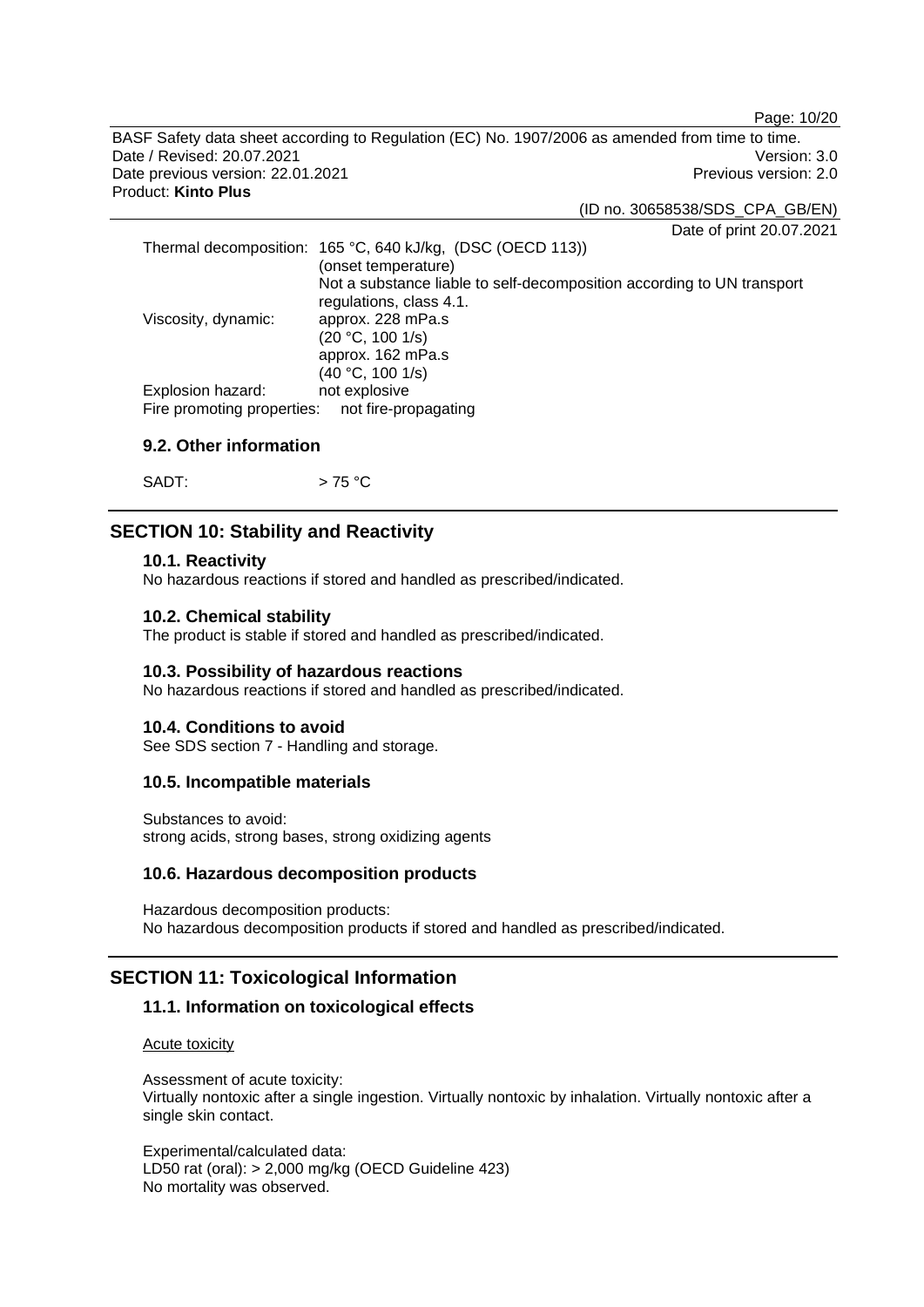Page: 11/20

BASF Safety data sheet according to Regulation (EC) No. 1907/2006 as amended from time to time. Date / Revised: 20.07.2021 Version: 3.0 Date previous version: 22.01.2021 **Previous version: 2.0** Previous version: 2.0 Product: **Kinto Plus** 

(ID no. 30658538/SDS\_CPA\_GB/EN)

Date of print 20.07.2021

LC50 rat (by inhalation): 5.45 mg/l 4 h No mortality was observed. An aerosol was tested.

LD50 rat (dermal): > 5,000 mg/kg (OECD Guideline 402) No mortality was observed.

Irritation

Assessment of irritating effects: Not irritating to the eyes. Skin contact causes irritation.

Experimental/calculated data: Skin corrosion/irritation rabbit: Irritant. (OECD Guideline 404)

Serious eye damage/irritation In vitro assay: non-irritant (OECD Guideline 437)

Respiratory/Skin sensitization

Assessment of sensitization:

Sensitization after skin contact possible. The product has not been tested. The statement has been derived from the properties of the individual components.

*Information on: 2-methylisothiazol-3(2H)-one Experimental/calculated data: guinea pig: skin sensitizing (OECD Guideline 406)* ----------------------------------

Germ cell mutagenicity

Assessment of mutagenicity:

The product has not been tested. The statement has been derived from the properties of the individual components. Mutagenicity tests revealed no genotoxic potential.

*Information on: bronopol (INN)*

*Assessment of mutagenicity:* 

*The substance was mutagenic in a mammalian cell culture test system. No mutagenic effect was found in various tests with bacteria and mammals.*  ----------------------------------

**Carcinogenicity** 

Assessment of carcinogenicity:

The product has not been tested. The statement has been derived from the properties of the individual components.

*Information on: 1H-Pyrazole-4-carboxamide, 3-(difluoromethyl)-1-methyl-N-(3',4',5'-trifluoro[1,1' biphenyl]-2-yl)-; Fluxapyroxad Assessment of carcinogenicity: Indication of possible carcinogenic effect in animal tests. The effect is caused by an animal specific mechanism that has no human counter part.* 

-----------------------------------

Reproductive toxicity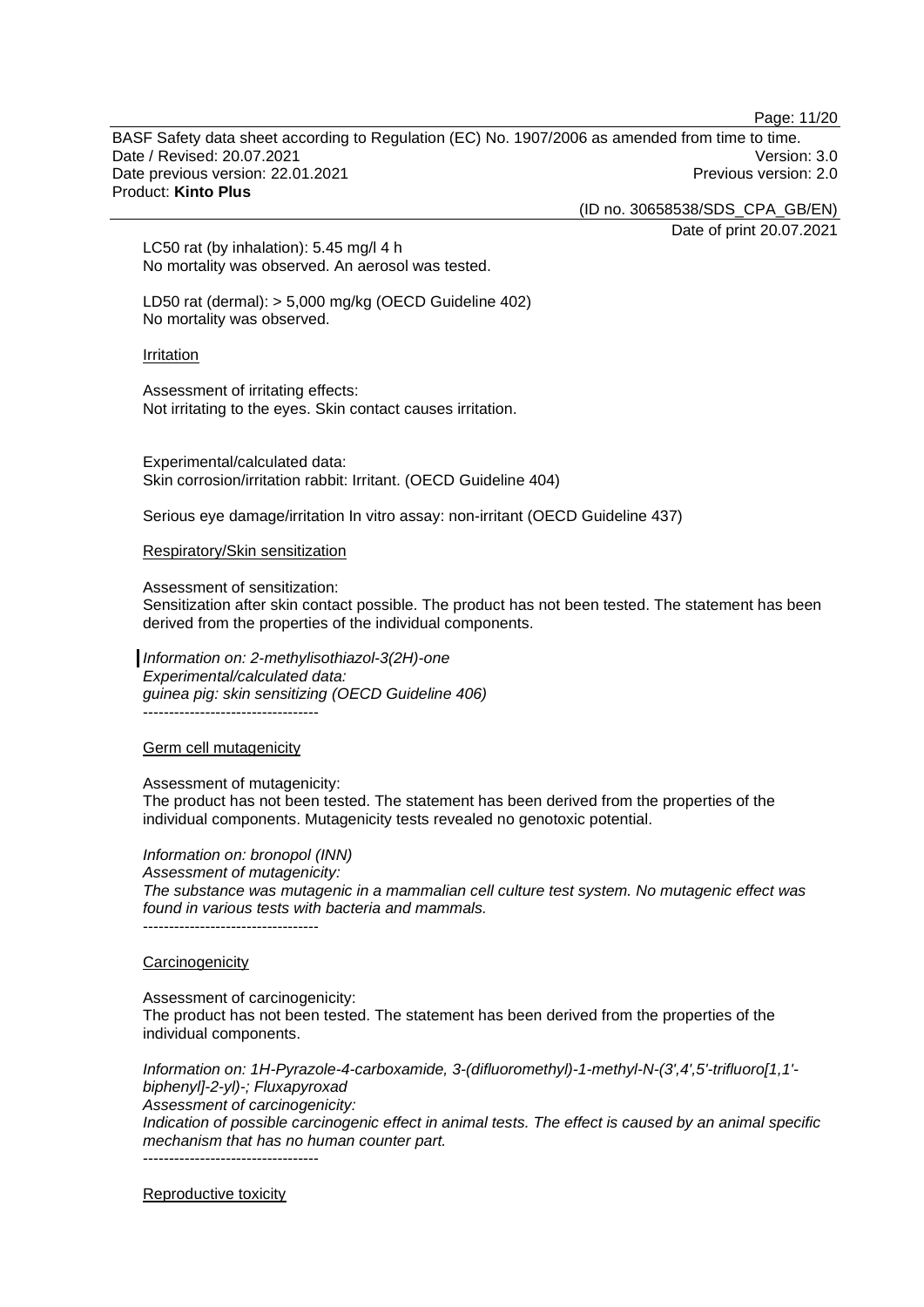Page: 12/20

BASF Safety data sheet according to Regulation (EC) No. 1907/2006 as amended from time to time. Date / Revised: 20.07.2021 Version: 3.0 Date previous version: 22.01.2021 **Date previous version: 2.0** Product: **Kinto Plus** 

(ID no. 30658538/SDS\_CPA\_GB/EN)

Date of print 20.07.2021

Assessment of reproduction toxicity: The product has not been tested. The statement has been derived from the properties of the individual components.

*Information on: 1H-Pyrazole-4-carboxamide, 3-(difluoromethyl)-1-methyl-N-(3',4',5'-trifluoro[1,1' biphenyl]-2-yl)-; Fluxapyroxad Assessment of reproduction toxicity: The results of animal studies gave no indication of a fertility impairing effect.* 

#### Developmental toxicity

Assessment of teratogenicity: The product has not been tested. The statement has been derived from the properties of the individual components.

*Information on: 1H-Pyrrole-3-carbonitrile, 4-(2,2-difluoro-1,3-benzodioxol-4-yl)- Assessment of teratogenicity: Causes developmental effects in animals at high, maternally toxic doses.* 

*Information on: triticonazole (ISO); (RS)-(E)-5-(4-chlorobenzylidene)-2,2-dimethyl-1-(1H-1,2,4-triazol-1-methyl)cyclopentanol*

*Assessment of teratogenicity:* 

*The substance did not cause malformations in animal studies; however, toxicity to development was observed at high doses that were toxic to the parental animals.* 

----------------------------------

Specific target organ toxicity (single exposure)

Assessment of STOT single:

Based on the available information there is no specific target organ toxicity to be expected after a single exposure.

Remarks: The product has not been tested. The statement has been derived from the properties of the individual components.

Repeated dose toxicity and Specific target organ toxicity (repeated exposure)

Assessment of repeated dose toxicity: The product has not been tested. The statement has been derived from the properties of the individual components.

*Information on: 1H-Pyrazole-4-carboxamide, 3-(difluoromethyl)-1-methyl-N-(3',4',5'-trifluoro[1,1' biphenyl]-2-yl)-; Fluxapyroxad Assessment of repeated dose toxicity: Adaptive effects were observed after repeated exposure in animal studies.* 

*Information on: bronopol (INN) Assessment of repeated dose toxicity: After repeated exposure the prominent effect is local irritation.*  -----------------------------------

Aspiration hazard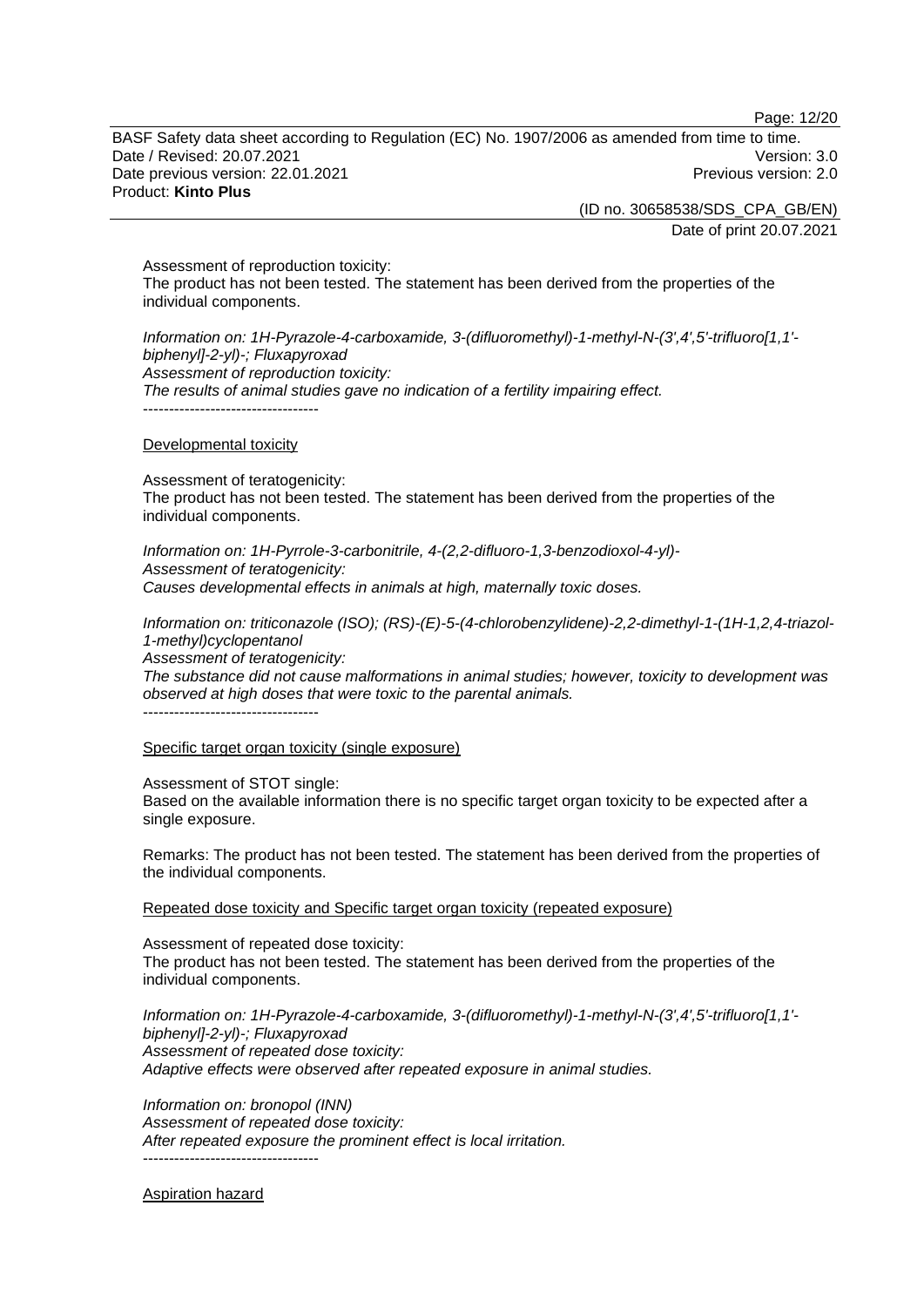Page: 13/20

BASF Safety data sheet according to Regulation (EC) No. 1907/2006 as amended from time to time. Date / Revised: 20.07.2021 Version: 3.0 Date previous version: 22.01.2021 **Previous version: 2.0** Previous version: 2.0 Product: **Kinto Plus** 

(ID no. 30658538/SDS\_CPA\_GB/EN)

Date of print 20.07.2021

No aspiration hazard expected.

The product has not been tested. The statement has been derived from the properties of the individual components.

Other relevant toxicity information

Misuse can be harmful to health.

# **SECTION 12: Ecological Information**

### **12.1. Toxicity**

Assessment of aquatic toxicity: Very toxic to aquatic life with long lasting effects. The product has not been tested. The statement has been derived from the properties of the individual components.

*Information on: triticonazole (ISO); (RS)-(E)-5-(4-chlorobenzylidene)-2,2-dimethyl-1-(1H-1,2,4-triazol-1-methyl)cyclopentanol Toxicity to fish: LC50 (96 h) > 3.6 mg/l, Oncorhynchus mykiss* 

*Information on: 1H-Pyrazole-4-carboxamide, 3-(difluoromethyl)-1-methyl-N-(3',4',5'-trifluoro[1,1' biphenyl]-2-yl)-; Fluxapyroxad Toxicity to fish: LC50 (96 h) 0.29 mg/l, Cyprinus carpio (Fish test acute, semistatic)* 

*LC50 (96 h) 0.546 mg/l, Oncorhynchus mykiss (OECD Guideline 203, static)* 

*LC50 (96 h) 1.15 mg/l, Lepomis macrochirus (OECD Guideline 203, static)* 

*LC50 (96 h) 0.466 mg/l, Pimephales promelas (OECD Guideline 203, static)* 

*Information on: 1H-Pyrrole-3-carbonitrile, 4-(2,2-difluoro-1,3-benzodioxol-4-yl)- Toxicity to fish: LC50 (96 h) 0.23 mg/l, Oncorhynchus mykiss*  ----------------------------------

*Information on: triticonazole (ISO); (RS)-(E)-5-(4-chlorobenzylidene)-2,2-dimethyl-1-(1H-1,2,4-triazol-1-methyl)cyclopentanol Aquatic invertebrates: EC50 (96 h) 1.7 mg/l, Mysidopsis bahia* 

*Information on: 1H-Pyrazole-4-carboxamide, 3-(difluoromethyl)-1-methyl-N-(3',4',5'-trifluoro[1,1' biphenyl]-2-yl)-; Fluxapyroxad Aquatic invertebrates: EC50 (48 h) 6.78 mg/l, Daphnia magna (OECD Guideline 202, part 1, static)* 

*Information on: 1H-Pyrrole-3-carbonitrile, 4-(2,2-difluoro-1,3-benzodioxol-4-yl)- Aquatic invertebrates: EC50 (48 h) 0.4 mg/l, Daphnia magna*  ----------------------------------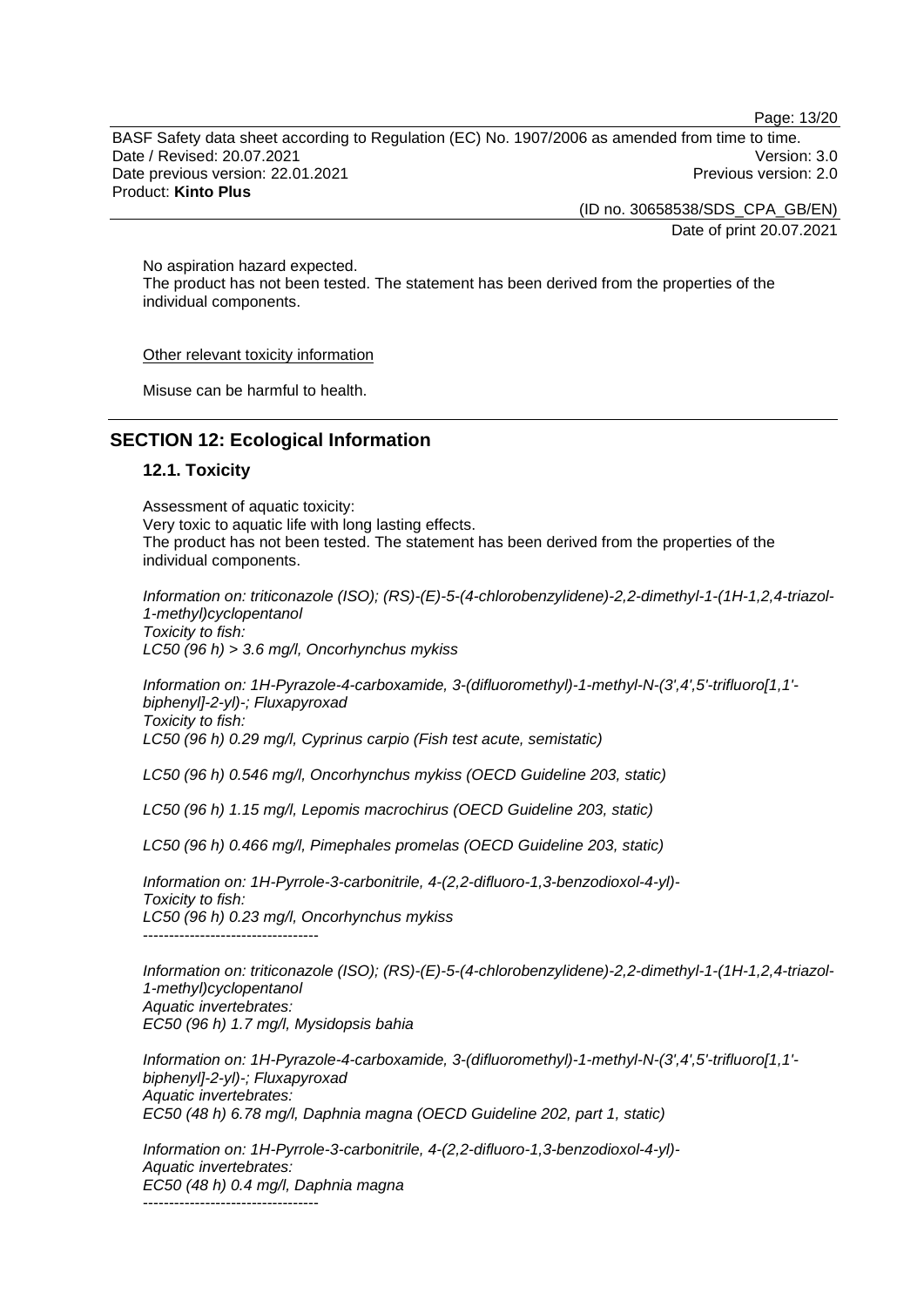Page: 14/20

BASF Safety data sheet according to Regulation (EC) No. 1907/2006 as amended from time to time. Date / Revised: 20.07.2021 Version: 3.0 Date previous version: 22.01.2021 **Previous version: 2.0** Previous version: 2.0 Product: **Kinto Plus** 

> (ID no. 30658538/SDS\_CPA\_GB/EN) Date of print 20.07.2021

*Information on: triticonazole (ISO); (RS)-(E)-5-(4-chlorobenzylidene)-2,2-dimethyl-1-(1H-1,2,4-triazol-1-methyl)cyclopentanol Aquatic plants: EC50 (120 h) 0.31 mg/l, Skeletonema costatum* 

*No observed effect concentration (120 h) 0.031 mg/l, Skeletonema costatum* 

*EC50 (96 h) 1 mg/l, Selenastrum capricornutum* 

*EC50 (14 d) 1.4 mg/l, Lemna gibba* 

*No observed effect concentration (14 d) 0.33 mg/l, Lemna gibba* 

*Information on: 1H-Pyrazole-4-carboxamide, 3-(difluoromethyl)-1-methyl-N-(3',4',5'-trifluoro[1,1' biphenyl]-2-yl)-; Fluxapyroxad Aquatic plants: EC50 (72 h) 0.70 mg/l (growth rate), Pseudokirchneriella subcapitata (OECD Guideline 201)* 

*EC50 (96 h) 0.66 mg/l (growth rate), Pseudokirchneriella subcapitata* 

*EC10 (72 h) 0.31 mg/l (growth rate), Pseudokirchneriella subcapitata* 

*EC10 (96 h) 0.36 mg/l (growth rate), Pseudokirchneriella subcapitata* 

*Information on: 1H-Pyrrole-3-carbonitrile, 4-(2,2-difluoro-1,3-benzodioxol-4-yl)- Aquatic plants: EC50 (96 h) > 0.44 mg/l (growth rate), Pseudokirchneriella subcapitata* 

*No observed effect concentration (96 h) 0.132 mg/l, Pseudokirchneriella subcapitata* 

*EC50 (96 h) 0.43 mg/l (growth rate), Skeletonema costatum* 

*No observed effect concentration (96 h) 0.14 mg/l (growth rate), Skeletonema costatum*  ----------------------------------

*Information on: triticonazole (ISO); (RS)-(E)-5-(4-chlorobenzylidene)-2,2-dimethyl-1-(1H-1,2,4-triazol-1-methyl)cyclopentanol Chronic toxicity to fish: No observed effect concentration (28 d) 0.01 mg/l, Oncorhynchus mykiss* 

*No observed effect concentration (175 d) 0.0114 mg/l, Pimephales promelas* 

*Information on: 1H-Pyrazole-4-carboxamide, 3-(difluoromethyl)-1-methyl-N-(3',4',5'-trifluoro[1,1' biphenyl]-2-yl)-; Fluxapyroxad Chronic toxicity to fish: No observed effect concentration (33 d) 0.0359 mg/l, Pimephales promelas (OECD Guideline 210, Flow through.)* 

*Information on: 1H-Pyrrole-3-carbonitrile, 4-(2,2-difluoro-1,3-benzodioxol-4-yl)- Chronic toxicity to fish: No observed effect concentration (21 d) 0.04 mg/l, Oncorhynchus mykiss*  ----------------------------------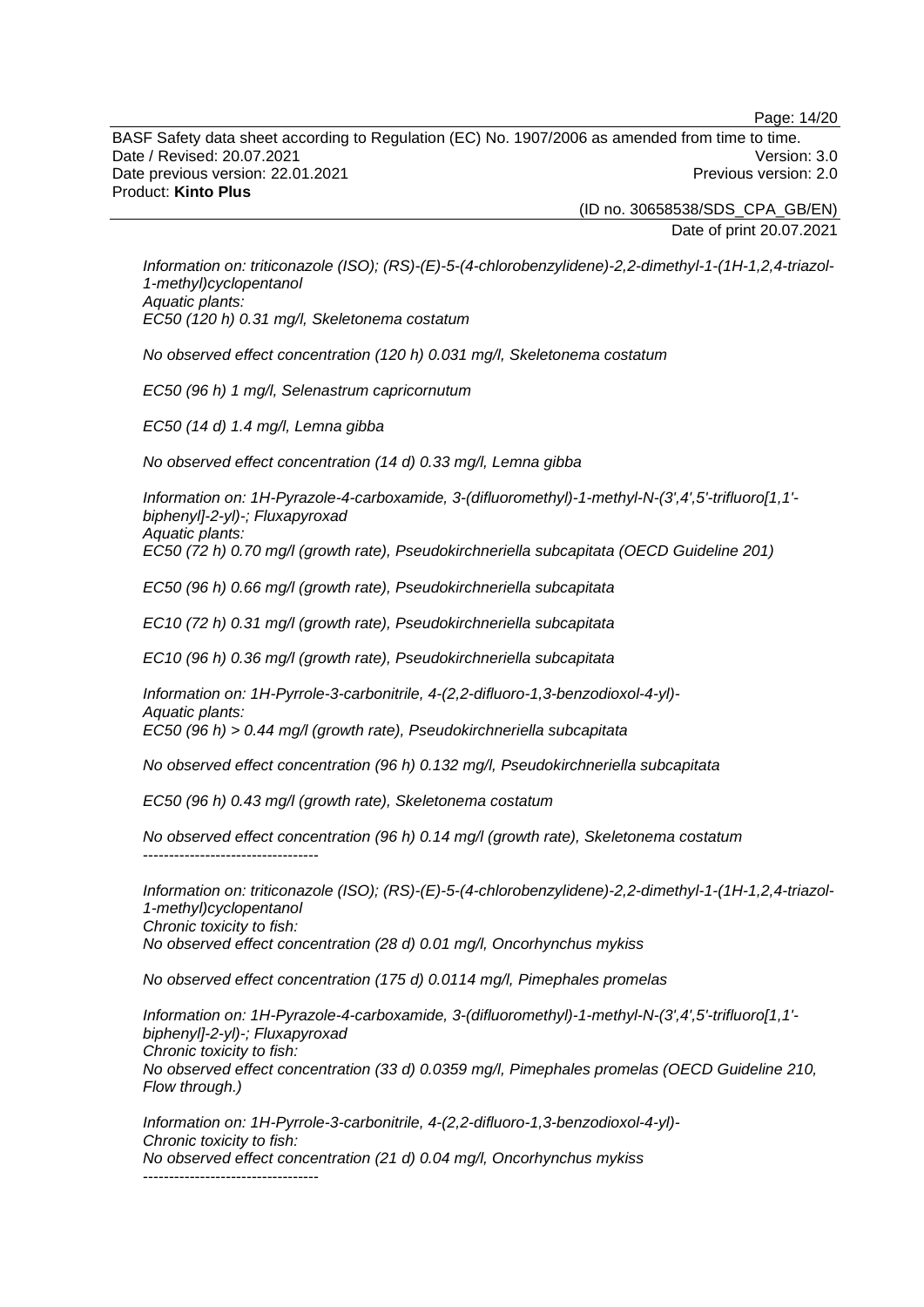Page: 15/20

BASF Safety data sheet according to Regulation (EC) No. 1907/2006 as amended from time to time. Date / Revised: 20.07.2021 Version: 3.0 Date previous version: 22.01.2021 **Previous version: 2.0** Previous version: 2.0 Product: **Kinto Plus** 

(ID no. 30658538/SDS\_CPA\_GB/EN)

Date of print 20.07.2021

*Information on: triticonazole (ISO); (RS)-(E)-5-(4-chlorobenzylidene)-2,2-dimethyl-1-(1H-1,2,4-triazol-1-methyl)cyclopentanol Chronic toxicity to aquatic invertebrates: No observed effect concentration (28 d) 0.041 mg/l, Mysidopsis bahia* 

*Information on: 1H-Pyrazole-4-carboxamide, 3-(difluoromethyl)-1-methyl-N-(3',4',5'-trifluoro[1,1' biphenyl]-2-yl)-; Fluxapyroxad Chronic toxicity to aquatic invertebrates: No observed effect concentration (21 d) 0.5 mg/l, Daphnia magna (OECD Guideline 211, semistatic)* 

*Information on: 1H-Pyrrole-3-carbonitrile, 4-(2,2-difluoro-1,3-benzodioxol-4-yl)- Chronic toxicity to aquatic invertebrates: No observed effect concentration (21 d) 0.035 mg/l, Daphnia magna*  ----------------------------------

### **12.2. Persistence and degradability**

Assessment biodegradation and elimination (H2O): The product has not been tested. The statement has been derived from the properties of the individual components.

*Information on: triticonazole (ISO); (RS)-(E)-5-(4-chlorobenzylidene)-2,2-dimethyl-1-(1H-1,2,4-triazol-1-methyl)cyclopentanol Assessment biodegradation and elimination (H2O): Not readily biodegradable (by OECD criteria).* 

*Information on: 1H-Pyrazole-4-carboxamide, 3-(difluoromethyl)-1-methyl-N-(3',4',5'-trifluoro[1,1' biphenyl]-2-yl)-; Fluxapyroxad Assessment biodegradation and elimination (H2O): Not readily biodegradable (by OECD criteria).* 

*Information on: 1H-Pyrrole-3-carbonitrile, 4-(2,2-difluoro-1,3-benzodioxol-4-yl)- Assessment biodegradation and elimination (H2O): Not readily biodegradable (by OECD criteria).*  ----------------------------------

### **12.3. Bioaccumulative potential**

Assessment bioaccumulation potential: The product has not been tested. The statement has been derived from the properties of the individual components.

*Information on: triticonazole (ISO); (RS)-(E)-5-(4-chlorobenzylidene)-2,2-dimethyl-1-(1H-1,2,4-triazol-1-methyl)cyclopentanol Assessment bioaccumulation potential: Accumulation in organisms is not to be expected.* 

*Information on: 1H-Pyrazole-4-carboxamide, 3-(difluoromethyl)-1-methyl-N-(3',4',5'-trifluoro[1,1' biphenyl]-2-yl)-; Fluxapyroxad Assessment bioaccumulation potential: Does not accumulate in organisms.* 

*Information on: 1H-Pyrrole-3-carbonitrile, 4-(2,2-difluoro-1,3-benzodioxol-4-yl)-*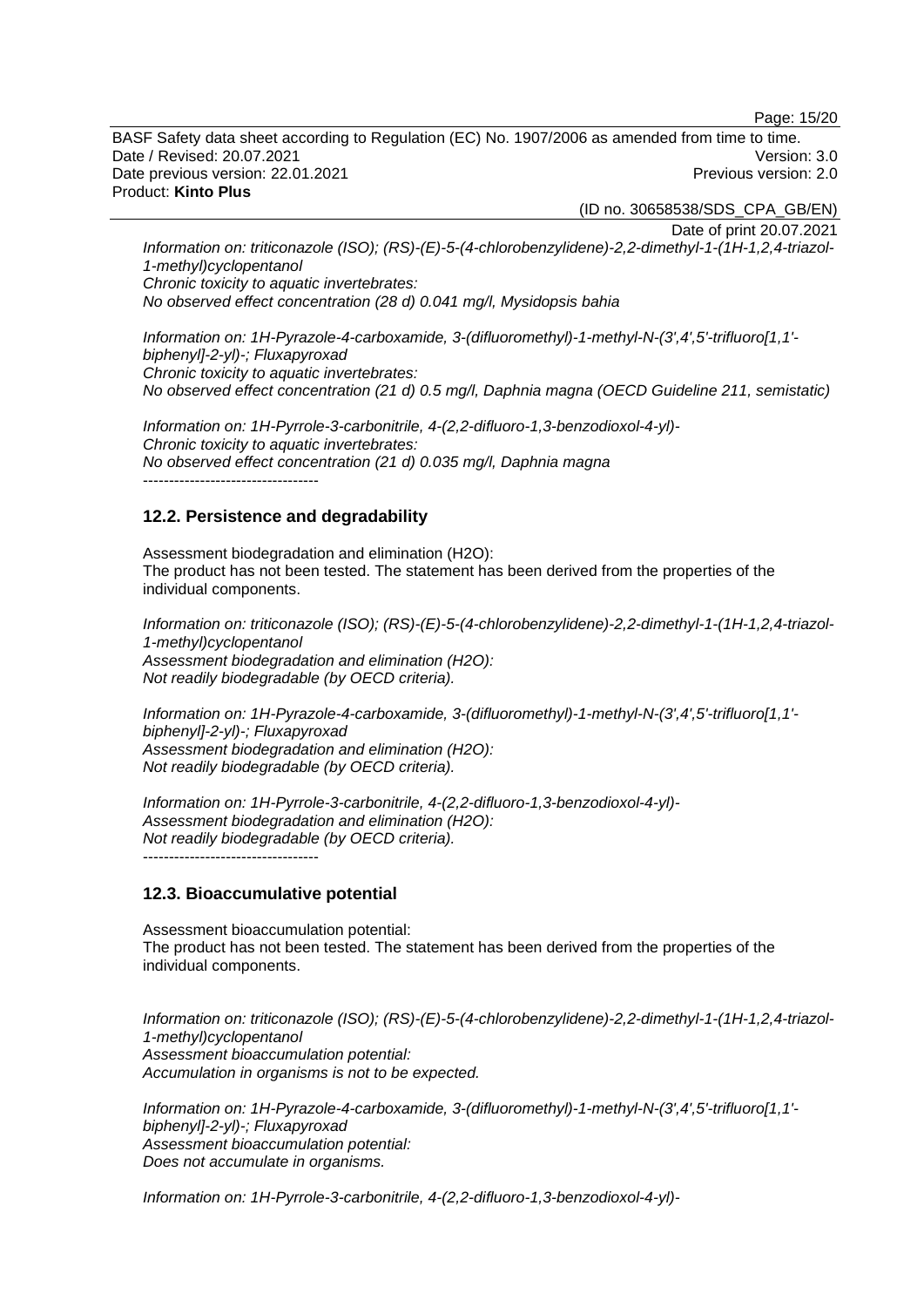Page: 16/20

BASF Safety data sheet according to Regulation (EC) No. 1907/2006 as amended from time to time. Date / Revised: 20.07.2021 Version: 3.0 Date previous version: 22.01.2021 **Previous version: 2.0** Previous version: 2.0 Product: **Kinto Plus** 

(ID no. 30658538/SDS\_CPA\_GB/EN)

Date of print 20.07.2021

*Assessment bioaccumulation potential: Does not accumulate in organisms.*  ----------------------------------

# **12.4. Mobility in soil**

Assessment transport between environmental compartments: Adsorption in soil: The product has not been tested. The statement has been derived from the properties of the individual components.

*Information on: triticonazole (ISO); (RS)-(E)-5-(4-chlorobenzylidene)-2,2-dimethyl-1-(1H-1,2,4-triazol-1-methyl)cyclopentanol* 

*Assessment transport between environmental compartments: Adsorption in soil: Following exposure to soil, the product trickles away and can - dependant on degradation - be transported to deeper soil areas with larger water loads.*

*Information on: 1H-Pyrazole-4-carboxamide, 3-(difluoromethyl)-1-methyl-N-(3',4',5'-trifluoro[1,1' biphenyl]-2-yl)-; Fluxapyroxad* 

*Assessment transport between environmental compartments:*

*Adsorption in soil: Following exposure to soil, adsorption to solid soil particles is probable, therefore contamination of groundwater is not expected.*

*Information on: 1H-Pyrrole-3-carbonitrile, 4-(2,2-difluoro-1,3-benzodioxol-4-yl)- Assessment transport between environmental compartments: Adsorption in soil: low mobility in soil*

----------------------------------

# **12.5. Results of PBT and vPvB assessment**

The product does not contain a substance fulfilling the PBT (persistent/bioaccumulative/toxic) criteria or the vPvB (very persistent/very bioaccumulative) criteria.

### **12.6. Other adverse effects**

The product does not contain substances that are listed in Regulation (EC) 1005/2009 on substances that deplete the ozone layer.

### **12.7. Additional information**

Other ecotoxicological advice: Do not discharge product into the environment without control.

# **SECTION 13: Disposal Considerations**

### **13.1. Waste treatment methods**

Must be disposed of or incinerated in accordance with local regulations.

The UK Environmental Protection (Duty of Care) Regulations (EP) and amendments should be noted (United Kingdom).

This product and any uncleaned containers must be disposed of as hazardous waste in accordance with the 2005 Hazardous Waste Regulations and amendments (United Kingdom)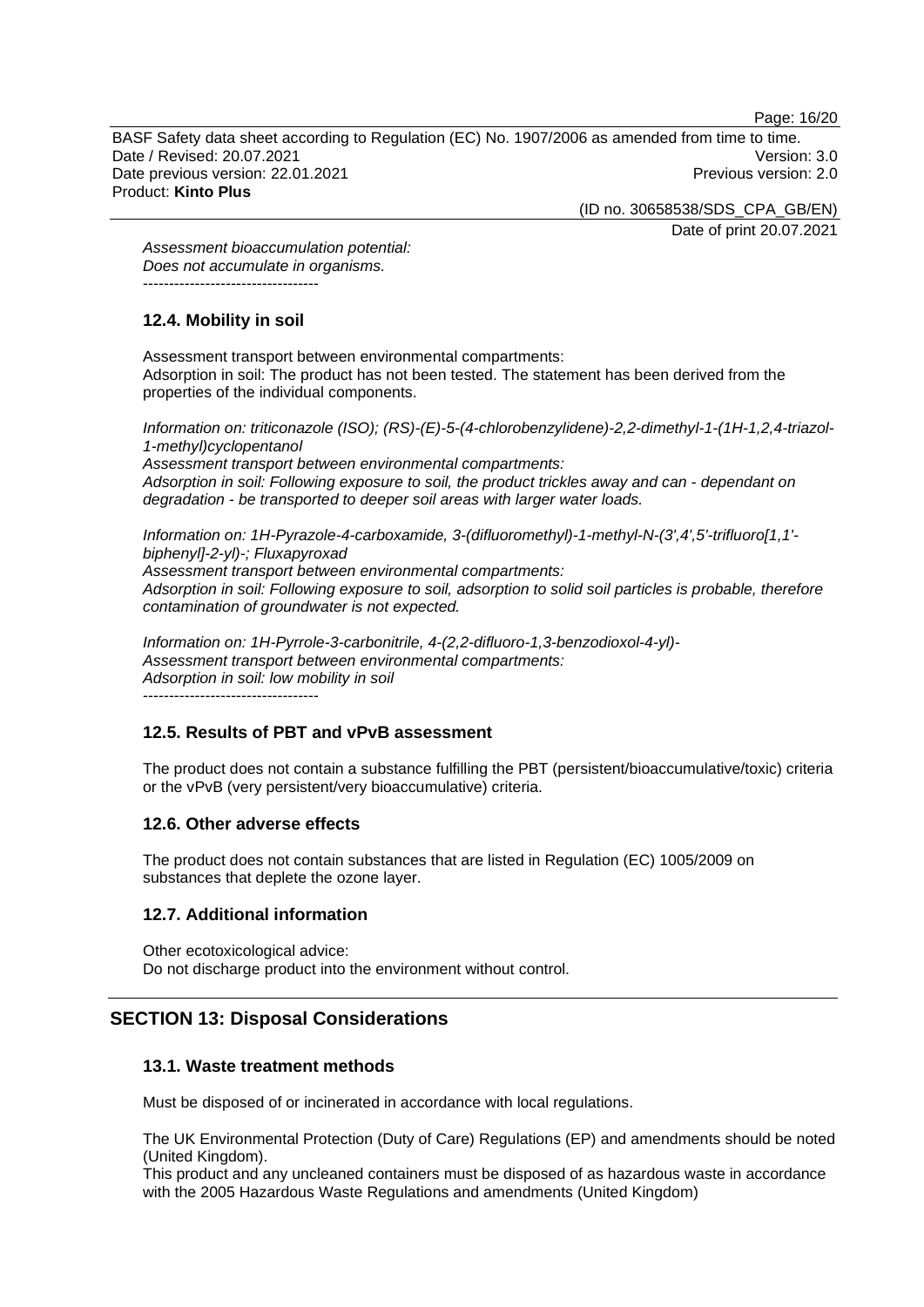Page: 17/20

BASF Safety data sheet according to Regulation (EC) No. 1907/2006 as amended from time to time. Date / Revised: 20.07.2021 Version: 3.0 Date previous version: 22.01.2021 Charles and the previous version: 2.0 Product: **Kinto Plus** 

(ID no. 30658538/SDS\_CPA\_GB/EN)

Date of print 20.07.2021

Contaminated packaging:

Contaminated packaging should be emptied as far as possible and disposed of in the same manner as the substance/product.

# **SECTION 14: Transport Information**

### **Land transport**

### ADR

| UN number<br>UN proper shipping name:<br>Transport hazard class(es):<br>Packing group:<br>Environmental hazards:<br>Special precautions for<br>user: | <b>UN3082</b><br>ENVIRONMENTALLY HAZARDOUS SUBSTANCE, LIQUID,<br>N.O.S. (contains FLUXAPYROXAD, TRITICONAZOLE)<br>9, EHSM<br>Ш<br>yes<br>None known |
|------------------------------------------------------------------------------------------------------------------------------------------------------|-----------------------------------------------------------------------------------------------------------------------------------------------------|
| <b>RID</b>                                                                                                                                           |                                                                                                                                                     |
| UN number<br>UN proper shipping name:                                                                                                                | <b>UN3082</b><br>ENVIRONMENTALLY HAZARDOUS SUBSTANCE, LIQUID,<br>N.O.S. (contains FLUXAPYROXAD, TRITICONAZOLE)                                      |
| Transport hazard class(es):<br>Packing group:<br>Environmental hazards:<br>Special precautions for<br>user:                                          | 9, EHSM<br>Ш<br>ves<br>None known                                                                                                                   |
| <b>Inland waterway transport</b><br><b>ADN</b>                                                                                                       |                                                                                                                                                     |
| UN number<br>UN proper shipping name:                                                                                                                | <b>UN3082</b><br>ENVIRONMENTALLY HAZARDOUS SUBSTANCE, LIQUID,<br>N.O.S. (contains FLUXAPYROXAD, TRITICONAZOLE)                                      |
| Transport hazard class(es):<br>Packing group:<br>Environmental hazards:<br>Special precautions for<br>user:                                          | 9, EHSM<br>Ш<br>ves<br>None known                                                                                                                   |
| Transport in inland waterway vessel                                                                                                                  |                                                                                                                                                     |

Not evaluated

# **Sea transport**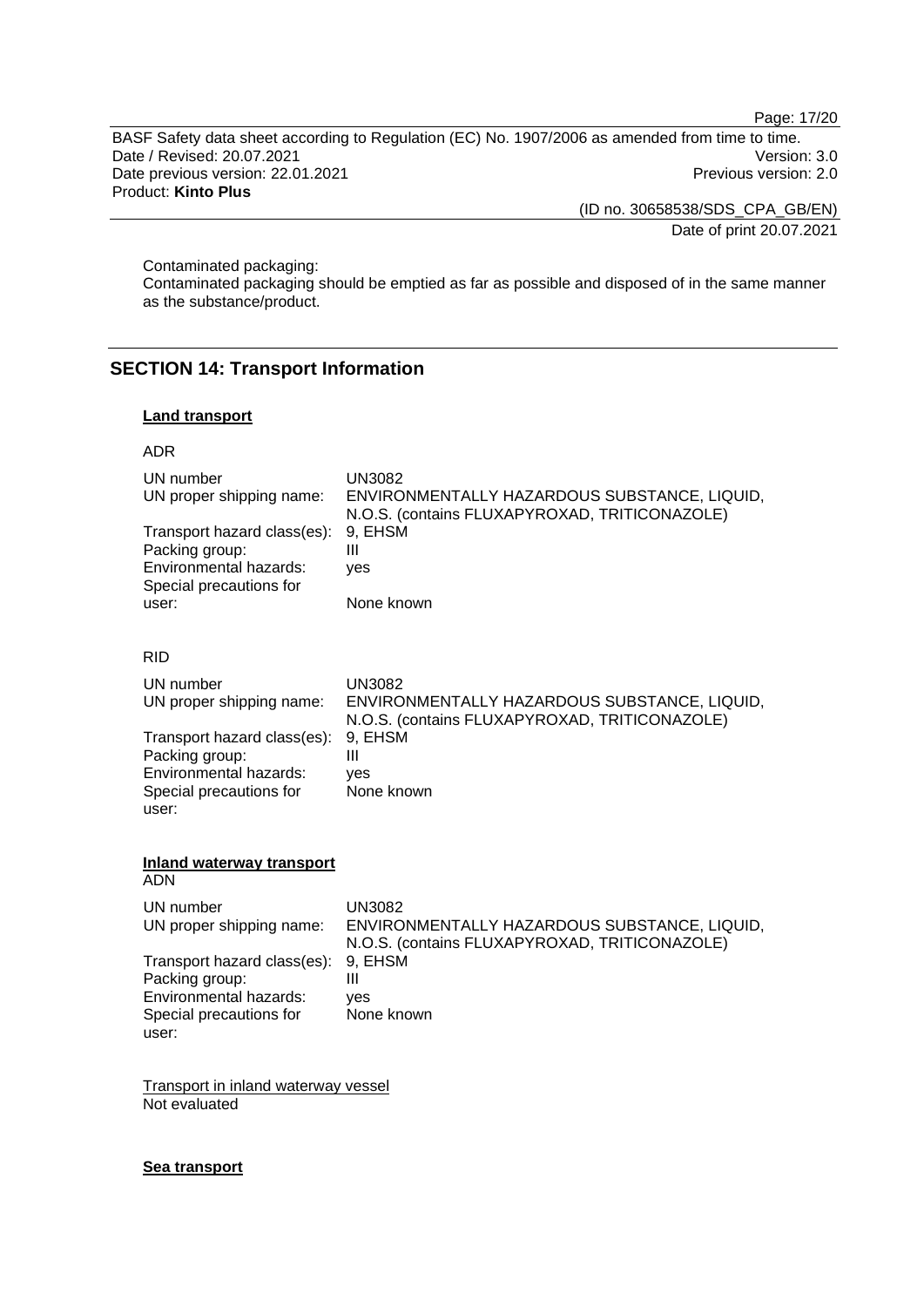Page: 18/20

BASF Safety data sheet according to Regulation (EC) No. 1907/2006 as amended from time to time. Date / Revised: 20.07.2021 Version: 3.0 Date previous version: 22.01.2021 **Date previous version: 2.0** Product: **Kinto Plus** 

(ID no. 30658538/SDS\_CPA\_GB/EN)

Date of print 20.07.2021

### IMDG

UN number: UN 3082 UN proper shipping name: ENVIRONMENTALLY HAZARDOUS SUBSTANCE, LIQUID, N.O.S. (contains FLUXAPYROXAD, TRITICONAZOLE) Transport hazard class(es): 9, EHSM Packing group: III Environmental hazards: yes Marine pollutant: YES Special precautions for user: None known

### **Air transport**

### IATA/ICAO

| UN number:<br>UN proper shipping name:                | UN 3082<br>ENVIRONMENTALLY HAZARDOUS SUBSTANCE, LIQUID,<br>N.O.S. (contains FLUXAPYROXAD, TRITICONAZOLE) |
|-------------------------------------------------------|----------------------------------------------------------------------------------------------------------|
| Transport hazard class(es): 9, EHSM<br>Packing group: | Ш                                                                                                        |
| Environmental hazards:                                | ves                                                                                                      |
| Special precautions for                               | None known                                                                                               |
| user:                                                 |                                                                                                          |

### **14.1. UN number**

See corresponding entries for "UN number" for the respective regulations in the tables above.

### **14.2. UN proper shipping name**

See corresponding entries for "UN proper shipping name" for the respective regulations in the tables above.

### **14.3. Transport hazard class(es)**

See corresponding entries for "Transport hazard class(es)" for the respective regulations in the tables above.

### **14.4. Packing group**

See corresponding entries for "Packing group" for the respective regulations in the tables above.

### **14.5. Environmental hazards**

See corresponding entries for "Environmental hazards" for the respective regulations in the tables above.

### **14.6. Special precautions for user**

See corresponding entries for "Special precautions for user" for the respective regulations in the tables above.

### **14.7. Transport in bulk according to Annex II of MARPOL and the IBC Code**

| Regulation:        | Not evaluated |
|--------------------|---------------|
| Shipment approved: | Not evaluated |
| Pollution name:    | Not evaluated |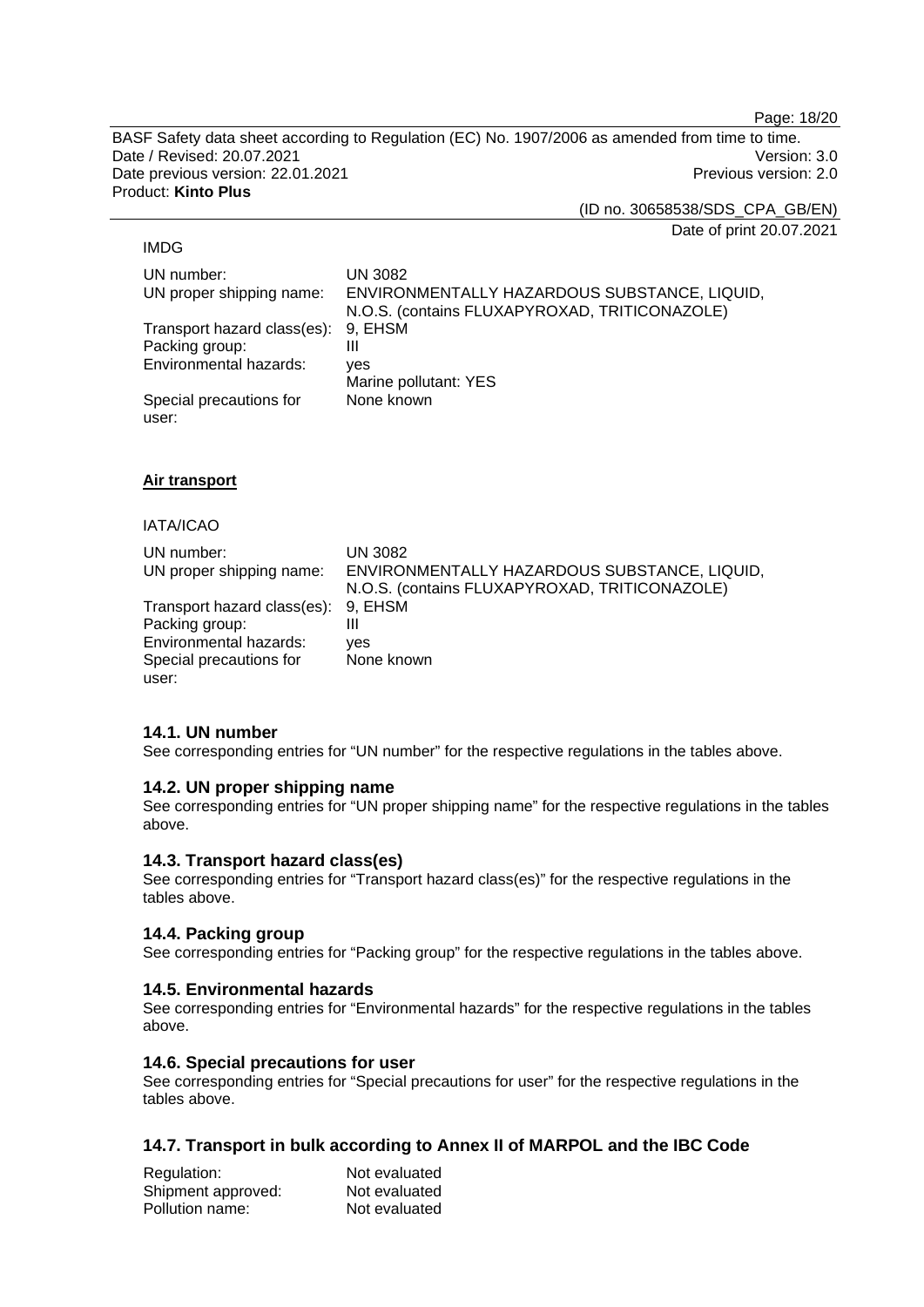Page: 19/20

BASF Safety data sheet according to Regulation (EC) No. 1907/2006 as amended from time to time. Date / Revised: 20.07.2021 Version: 3.0 Date previous version: 22.01.2021 **Date previous version: 2.0** Product: **Kinto Plus** 

(ID no. 30658538/SDS\_CPA\_GB/EN)

Date of print 20.07.2021

Pollution category: Not evaluated Ship Type: Not evaluated

### **Further information**

Product may be shipped as non-hazardous in suitable packages containing a net quantity of 5 L or less under the provisions of various regulatory agencies: ADR, RID, ADN: Special Provision 375; IMDG: 2.10.2.7; IATA: A197; TDG: Special Provision 99(2); 49CFR: §171.4 (c) (2) and also the Special Provision 375 in Appendix B which is regulated in China "Regulations Concerning Road Transportation of Dangerous Goods Part 3 Part 3: Index of dangerous goods name and transportation requirements" (JT/T 617.3)

This product is subject to the most recent edition of "The Carriage of Dangerous Goods and Use of Transportable Pressure Equipment Regulations" and their amendments (United Kingdom).

# **SECTION 15: Regulatory Information**

### **15.1. Safety, health and environmental regulations/legislation specific for the substance or mixture**

Prohibitions, Restrictions and Authorizations

Annex XVII of Regulation (EC) No 1907/2006: Number on List: 3

Restrictions of Regulation (EC) No 1907/2006, Annex XVII, do not apply for the intended use(s) of the product given in this SDS.

Directive 2012/18/EU - Control of Major Accident Hazards involving dangerous substances (EU): List entry in regulation: E1

This product is classified under the European CLP Regulation. (United Kingdom) The data should be considered when making any assessment under the Control of Substances Hazardous to Health Regulations (COSHH), and related guidance, for example, 'COSHH Essentials' (United Kingdom).

This product may be subject to the Control of Major Accident Hazards Regulations (COMAH), and amendments if specific threshold tonnages are exceeded (United Kingdom).

### **15.2. Chemical Safety Assessment**

Advice on product handling can be found in sections 7 and 8 of this safety data sheet.

# **SECTION 16: Other Information**

For proper and safe use of this product, please refer to the approval conditions laid down on the product label.

Full text of the classifications, including the hazard classes and the hazard statements, if mentioned in cootion  $2$  or  $2$ :

| ט וט בעווטוו ב טו ט. |                                                |
|----------------------|------------------------------------------------|
| Skin Corr./Irrit.    | Skin corrosion/irritation                      |
| Skin Sens.           | Skin sensitization                             |
| Repr.                | Reproductive toxicity                          |
| Aquatic Chronic      | Hazardous to the aquatic environment - chronic |
|                      |                                                |